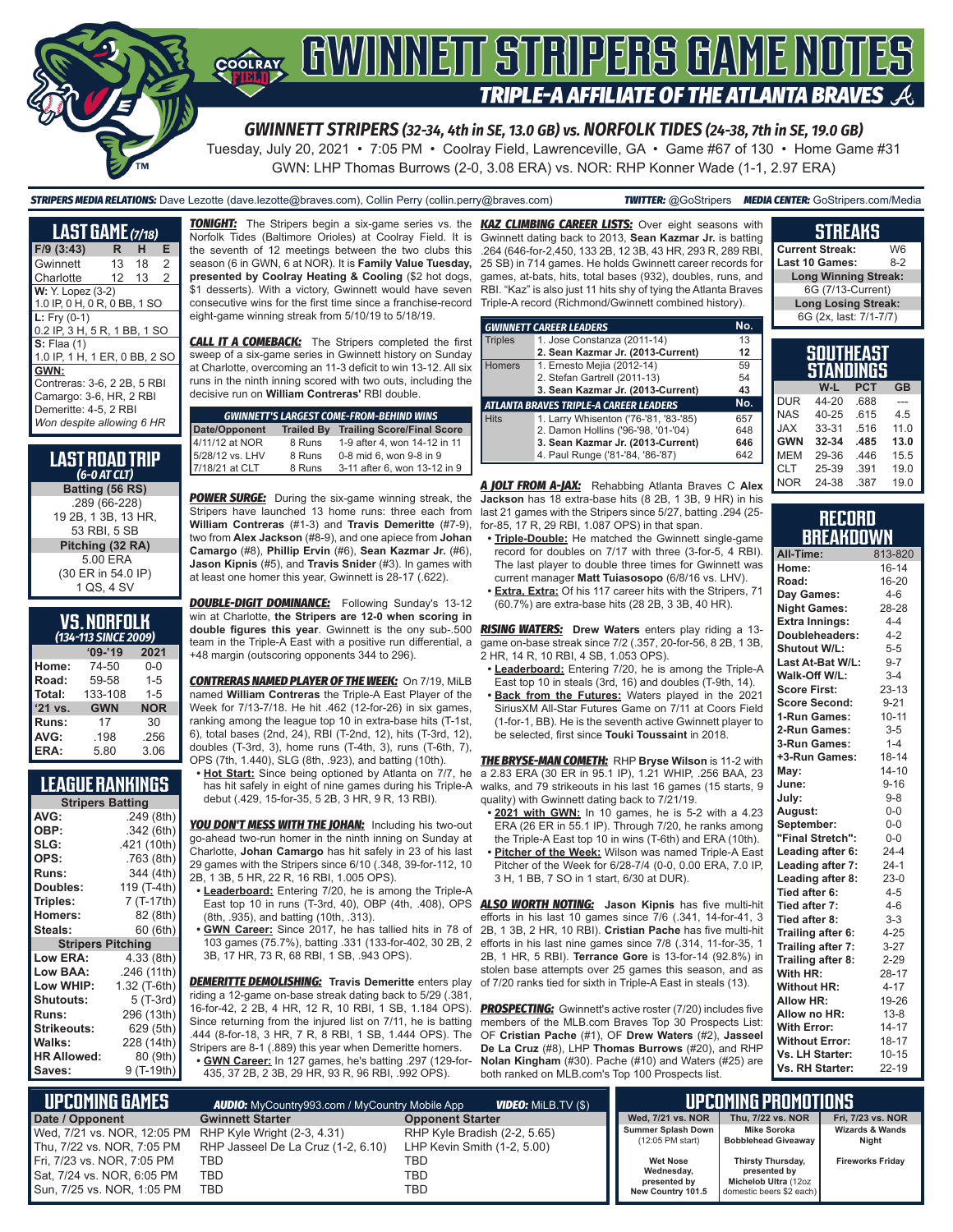

Bu Ch

#### *TUESDAY, JULY 20, 2021 VS. NORFOLK*

#### **MANAGER MATT TUIASOSOPO**

**Matt Tuiasosopo** is in his first season as Gwinnett manager and his third season as a coach in the Atlanta Braves organization in 2021. He was named the seventh manager in team history on 3/30/21. Tuiasosopo is both the youngest manager in team history (turned 35 on 5/10) and the first former Gwinnett player to manage the club (hit .221 with 19 HR, 73 RBI in 178 games from 2016-17).

Tuiasosopo made his managerial debut in 2019 with Class-A Rome, leading the club to a 65-74 record and earning Atlanta's Bobby Cox Award for minor league manager of the year. He was set to return to Rome in 2020, but was reassigned to the Braves Alternate Training Site at Coolray Field once the MiLB season was canceled.

| Tuiasosopo's Managerial Career | Games | W-L    | <b>PCT</b> | <b>Plavoffs</b> |
|--------------------------------|-------|--------|------------|-----------------|
| With Gwinnett (1 Season):      | 66    | 32-34  | .485       |                 |
| MiLB Career (2 Seasons):       | 205   | 97-108 | -473       |                 |

*All staff bios available in the 2021 Stripers Media Guide*

|                                                 | EJECTIONS (2)                                       |                                                |
|-------------------------------------------------|-----------------------------------------------------|------------------------------------------------|
| Player/Coach                                    | Date/Inning                                         | <b>Umpire</b>                                  |
| <b>Ryan Goins</b><br><b>MGR Matt Tuiasosopo</b> | 5/25 vs. MEM, 7th Inning<br>6/3 vs. JAX, 8th Inning | <b>HP Clint Vondrak</b><br><b>HP Alex Tosi</b> |

| <b>TEAM DEFENSE (5TH IN TRIPLE-A EAST)</b> |                                                                                                                             |                |                          |                |            |           |           |  |  |  |  |
|--------------------------------------------|-----------------------------------------------------------------------------------------------------------------------------|----------------|--------------------------|----------------|------------|-----------|-----------|--|--|--|--|
| <b>PCT</b>                                 | G                                                                                                                           | TC.            | <b>PO</b>                | A              | Е          | <b>DP</b> | <b>TP</b> |  |  |  |  |
| .983                                       | 66                                                                                                                          | 2357           | 1714                     | 604            | 39         | 68        |           |  |  |  |  |
| <b>Catchers</b>                            |                                                                                                                             | <b>SB</b>      | $\mathsf{cs}$            | <b>ATT</b>     | <b>PCT</b> | <b>PB</b> | $W-L$     |  |  |  |  |
| Casteel, Ryan                              |                                                                                                                             |                | 0                        |                | .000       | 1         | $1 - 1$   |  |  |  |  |
| Contreras, William                         |                                                                                                                             | $\mathfrak{p}$ | 0                        | $\mathfrak{p}$ | .000       | 2         | $5-0$     |  |  |  |  |
| Jackson, Alex                              |                                                                                                                             | 9              | 4                        | 13             | .307       |           | $9 - 10$  |  |  |  |  |
| Lucroy, Jonathan                           |                                                                                                                             | 18             | 5                        | 23             | .217       |           | $8 - 15$  |  |  |  |  |
| Martinez, Carlos                           |                                                                                                                             | 3              | 0                        | 3              | .000       |           | $2 - 1$   |  |  |  |  |
| Morales, Jonathan                          |                                                                                                                             | 10             | 3                        | 13             | .231       |           | $7 - 7$   |  |  |  |  |
| Total:                                     |                                                                                                                             | 43             | 12                       | 55             | .218       |           | 32-34     |  |  |  |  |
|                                            | <b>Outfield Assists (17):</b><br>Waters (6), Ervin (4), Demeritte (2), Sanchez (2),<br>Almonte (1), Inciarte (1), Pache (1) |                |                          |                |            |           |           |  |  |  |  |
| Pitcher Pickoffs (2):                      |                                                                                                                             |                | Y. Lopez (1), Muller (1) |                |            |           |           |  |  |  |  |
|                                            | <b>Catcher Pickoffs (2):</b>                                                                                                |                | Casteel (1), Jackson (1) |                |            |           |           |  |  |  |  |

# **STARTS**

|     | <b>By Batting Order</b>                                                              |  |  |  |  |  |  |  |  |  |
|-----|--------------------------------------------------------------------------------------|--|--|--|--|--|--|--|--|--|
| 1:  | Waters (43), Pache (9), Inciarte (6), Arcia (5), Almonte (1), Ervin (1), Sanchez (1) |  |  |  |  |  |  |  |  |  |
| 2:  | Kipnis (22), Pache (15), Arcia (12), Goins (7), Waters (3), Almonte (1),             |  |  |  |  |  |  |  |  |  |
|     | Camargo (1), Demeritte (1), Ervin (1), Gore (1), Heredia (1) Sanchez (1)             |  |  |  |  |  |  |  |  |  |
| 3:  | Arcia (33), Camargo (23), Jackson (3), Kipnis (3), Lucroy (3), Contreras (1)         |  |  |  |  |  |  |  |  |  |
| 4:  | Camargo (22), Jackson (14), Demeritte (13), Lucroy (5), Kipnis (4), Almonte (3),     |  |  |  |  |  |  |  |  |  |
|     | Casteel (3), Contreras (1), Kazmar Jr. (1)                                           |  |  |  |  |  |  |  |  |  |
| 5:  | Lucroy (13), Goins (10), Almonte (8), Kazmar Jr. (7), Contreras (6), Jackson (6),    |  |  |  |  |  |  |  |  |  |
|     | Kipnis (5), Demeritte (4), Camargo (2), Snider (2), Casteel (1), Ervin (1),          |  |  |  |  |  |  |  |  |  |
|     | Sanchez (1)                                                                          |  |  |  |  |  |  |  |  |  |
| 6:  | Goins (17), Ervin (8), Casteel (6), Kazmar Jr. (6), Snider (6), Lucroy (5),          |  |  |  |  |  |  |  |  |  |
|     | Almonte (4), Waters (4), Demeritte (3), Pache (3), Sanchez (3), Jackson (1)          |  |  |  |  |  |  |  |  |  |
| 7:  | Ervin (16), Kazmar Jr. (12), Goins (10), Snider (8), Sanchez (7), Pache (5),         |  |  |  |  |  |  |  |  |  |
|     | Demeritte (3), Casteel (2), Morales (2), Almonte (1)                                 |  |  |  |  |  |  |  |  |  |
| 8:  | Sanchez (18), Ervin (10), Kazmar Jr. (9), Morales (9), Goins (5), Snider (5),        |  |  |  |  |  |  |  |  |  |
|     | Gore (4), Casteel (3), Brugman (1), Martinez (1), Unroe (1)                          |  |  |  |  |  |  |  |  |  |
| 9:  | Starting Pitchers (42), Sanchez (8), Morales (5), Snider (3), Casteel (2),           |  |  |  |  |  |  |  |  |  |
|     | Kazmar Jr. (2), Martinez (2), Gore (1), Unroe (1)                                    |  |  |  |  |  |  |  |  |  |
|     | <b>By Position</b>                                                                   |  |  |  |  |  |  |  |  |  |
| C:  | Lucroy (23), Jackson (19), Morales (14), Contreras (5), Martinez (3), Casteel (2)    |  |  |  |  |  |  |  |  |  |
| 1B: | Camargo (32), Casteel (13), Kazmar Jr. (8), Snider (7), Lucroy (2), Unroe (2),       |  |  |  |  |  |  |  |  |  |
|     | Goins (1), Morales (1)                                                               |  |  |  |  |  |  |  |  |  |
| 2B: | Kipnis (26), Goins (19), Sanchez (14), Kazmar Jr. (6), Arcia (1)                     |  |  |  |  |  |  |  |  |  |
| 3B: | Kazmar Jr. (23), Sanchez (17), Camargo (14), Goins (8), Arcia (3), Morales (1)       |  |  |  |  |  |  |  |  |  |
| SS: | Arcia (41), Goins (21), Sanchez (4)                                                  |  |  |  |  |  |  |  |  |  |
| LF: | Ervin (17), Waters (15), Almonte (9), Gore (6), Snider (6), Kipnis (5), Arcia (4),   |  |  |  |  |  |  |  |  |  |
|     | Demeritte (2), Heredia (1), Sanchez (1)                                              |  |  |  |  |  |  |  |  |  |
| CF: | Pache (32), Waters (24), Ervin (5), Inciarte (5)                                     |  |  |  |  |  |  |  |  |  |
| RF: | Demeritte (21), Ervin (14), Waters (11), Almonte (8), Snider (8), Sanchez (3),       |  |  |  |  |  |  |  |  |  |
|     | Camargo (1)                                                                          |  |  |  |  |  |  |  |  |  |
| DH: | Jackson (5), Contreras (3), Kipnis (3), Snider (3), Casteel (2), Almonte (1),        |  |  |  |  |  |  |  |  |  |
|     | Arcia (1), Brugman (1), Camargo (1), Demeritte (1), Ervin (1), Inciarte (1),         |  |  |  |  |  |  |  |  |  |
|     | Lucroy (1)                                                                           |  |  |  |  |  |  |  |  |  |

|               | <b>VS. 2021 OPPONENTS</b>                                    |          |          |               |         |       |         |  |  |  |  |  |  |
|---------------|--------------------------------------------------------------|----------|----------|---------------|---------|-------|---------|--|--|--|--|--|--|
|               | <b>Total</b><br><b>Total</b><br>Home<br>Road<br>Road<br>Home |          |          |               |         |       |         |  |  |  |  |  |  |
| <b>CHA</b>    | ---                                                          | $11 - 1$ | $11 - 1$ | COL           |         |       |         |  |  |  |  |  |  |
| DUR           | ---                                                          | $1 - 5$  | $1 - 5$  | LOU           | $4 - 2$ | ---   | $4 - 2$ |  |  |  |  |  |  |
| <b>JAX</b>    | $1 - 5$                                                      | ---      | $1 - 5$  | <b>MW DIV</b> | $4 - 2$ | $0-0$ | $4 - 2$ |  |  |  |  |  |  |
| <b>MEM</b>    | $5 - 1$                                                      | $3 - 3$  | $8 - 4$  |               |         |       |         |  |  |  |  |  |  |
| <b>NAS</b>    | $6-6$                                                        | $0-6$    | $6 - 12$ |               |         |       |         |  |  |  |  |  |  |
| <b>INOR</b>   | ---                                                          | $1 - 5$  | $1 - 5$  |               |         |       |         |  |  |  |  |  |  |
| <b>SE DIV</b> | $12 - 12$                                                    | 16-20    | 28-32    |               |         |       |         |  |  |  |  |  |  |

### **LAST AT-BAT WINS** *(9)*

| The Stripers are 9-7 (.563) in games decided in the last at-bat in 2021. |                          |                                         |  |  |  |  |  |  |  |  |
|--------------------------------------------------------------------------|--------------------------|-----------------------------------------|--|--|--|--|--|--|--|--|
| Date/Opponent                                                            | <b>Score</b>             | <b>Game-Winning Play</b>                |  |  |  |  |  |  |  |  |
| 5/4 at Charlotte                                                         | 10-9 (12th)              | Almonte scores on E4 (Reynolds)         |  |  |  |  |  |  |  |  |
| 5/9 at Charlotte                                                         | 12-9 (10th)              | Camargo RBI single                      |  |  |  |  |  |  |  |  |
| 5/14 vs. Louisville                                                      | $2-1$ (8th)              | Arcia solo HR                           |  |  |  |  |  |  |  |  |
| 5/16 vs. Louisville                                                      | 5-4 $(9th)*$             | Arcia walk-off solo HR                  |  |  |  |  |  |  |  |  |
| 5/25 vs. Memphis                                                         | $2-1$ (9th) <sup>*</sup> | Kazmar walk-off single                  |  |  |  |  |  |  |  |  |
| 6/9-G2 at Memphis                                                        | $3-1$ (8th)              | Waters RBI single                       |  |  |  |  |  |  |  |  |
| 6/18 vs. Nashville                                                       | 8-7 (10th)*              | Arcia scores on E4 (Hiura on Lucroy FC) |  |  |  |  |  |  |  |  |
| 6/30 at Durham                                                           | $2-1$ (9th)              | Pache RBI single                        |  |  |  |  |  |  |  |  |
| 7/18 at Charlotte                                                        | 13-12 (9th)              | Contreras RBI double                    |  |  |  |  |  |  |  |  |
|                                                                          |                          |                                         |  |  |  |  |  |  |  |  |

*\*Denotes "walk-off" win*

### **GWINNETT PLAYERS USED** *(52 IN 2021)*

| Pitchers (29)       |                  |
|---------------------|------------------|
| Arano, Victor       | Kingham, Nolan   |
| Biddle, Jesse       | Lee, Dylan       |
| Bradford, Chasen    | Lopez, Yoan      |
| Burrows, Thomas     | Martin, Chris    |
| Chavez, Jesse       | Muller, Kyle     |
| Davidson, Tucker    | Newcomb, Sean    |
| De La Cruz, Jasseel | Roark, Tanner    |
| Edwards Jr., Carl   | Rodriguez, Jose  |
| Flaa, Jay           | Santana, Edgar   |
| Greene, Shane       | Tice, Ty         |
| Hernandez, Daysbel  | Toussaint, Touki |
| Horacek, Mitch      | Webb, Jacob      |
| Johnstone, Connor   | Wilson, Bryse    |
| Jones, Nate         | Wright, Kyle     |
| Kelley, Trevor      |                  |
|                     |                  |

Almonte, Abraham Arcia, Orlando Brugman, Jaycob Camargo, Johan Casteel, Ryan Contreras, William Demeritte, Travis Ervin, Phillip Goins, Ryan Gore, Terrance Heredia, Guillermo Inciarte, Ender Jackson, Alex Kazmar Jr., Sean Kipnis, Jason

**Position (23)** Lucroy, Jonathan Martinez, Carlos Morales, Jonathan Pache, Cristian Sanchez, Yolmer Snider, Travis Unroe, Riley Waters, Drew

*Italics = Player no longer in Braves organization*

#### **BASS-LANTA**

|                                                                                                                                                                                                                                                                                                                                                                                          | 25 players have played for both Gwinnett and Atlanta in 2021:                                                                                                                                                     |                    |  |  |  |  |  |  |  |  |
|------------------------------------------------------------------------------------------------------------------------------------------------------------------------------------------------------------------------------------------------------------------------------------------------------------------------------------------------------------------------------------------|-------------------------------------------------------------------------------------------------------------------------------------------------------------------------------------------------------------------|--------------------|--|--|--|--|--|--|--|--|
| OF Abraham Almonte<br><b>INF/OF Orlando Arcia</b><br><b>LHP Jesse Biddle</b><br><b>INF Johan Camargo</b><br>RHP Jesse Chavez<br>C William Contreras<br><b>LHP Tucker Davidson</b><br>RHP Carl Edwards Jr.<br>RHP Jay Flaa<br><b>RHP Shane Greene</b><br>OF Guillermo Heredia<br>OF Ender Inciarte<br>C Alex Jackson<br>RHP Nate Jones<br><b>INF Sean Kazmar Jr.</b><br>C Jonathan Lucroy | <b>RHP Chris Martin</b><br>LHP Kyle Muller (MLB Debut)<br><b>LHP Sean Newcomb</b><br>OF Cristian Pache<br>RHP Edgar Santana<br>RHP Ty Tice<br>RHP Jacob Webb<br><b>RHP Bryse Wilson</b><br><b>RHP Kyle Wright</b> |                    |  |  |  |  |  |  |  |  |
|                                                                                                                                                                                                                                                                                                                                                                                          | <b>ATLANTA BRAVES REHAB ASSIGNMENTS (6 IN 2021)</b>                                                                                                                                                               |                    |  |  |  |  |  |  |  |  |
| Player                                                                                                                                                                                                                                                                                                                                                                                   | Injury (IL Date)                                                                                                                                                                                                  | <b>Rehab Dates</b> |  |  |  |  |  |  |  |  |
| <b>RHP Chris Martin</b>                                                                                                                                                                                                                                                                                                                                                                  | RT Shoulder Inflammation (4/7)                                                                                                                                                                                    | $5/5 - 5/11$       |  |  |  |  |  |  |  |  |
| OF Ender Inciarte                                                                                                                                                                                                                                                                                                                                                                        | Strained LT Hamstring (4/17)                                                                                                                                                                                      | $5/6 - 5/12$       |  |  |  |  |  |  |  |  |
| OF Guillermo Heredia                                                                                                                                                                                                                                                                                                                                                                     | RT Hamstring Inflammation (5/1)                                                                                                                                                                                   | 5/14               |  |  |  |  |  |  |  |  |
| C Alex Jackson                                                                                                                                                                                                                                                                                                                                                                           | Strained LT Hamstring (5/2)                                                                                                                                                                                       | 5/21-6/9, 6/30-    |  |  |  |  |  |  |  |  |
| <b>OF Cristian Pache</b>                                                                                                                                                                                                                                                                                                                                                                 | RT Hamstring Inflammation (5/14)                                                                                                                                                                                  | 5/29-6/1           |  |  |  |  |  |  |  |  |

RT Shoulder Strain (3/26) 6/22-7/15

OF Cristian Pache RT Hamstring Inflammation (5/14)<br>RHP Touki Toussaint RT Shoulder Strain (3/26)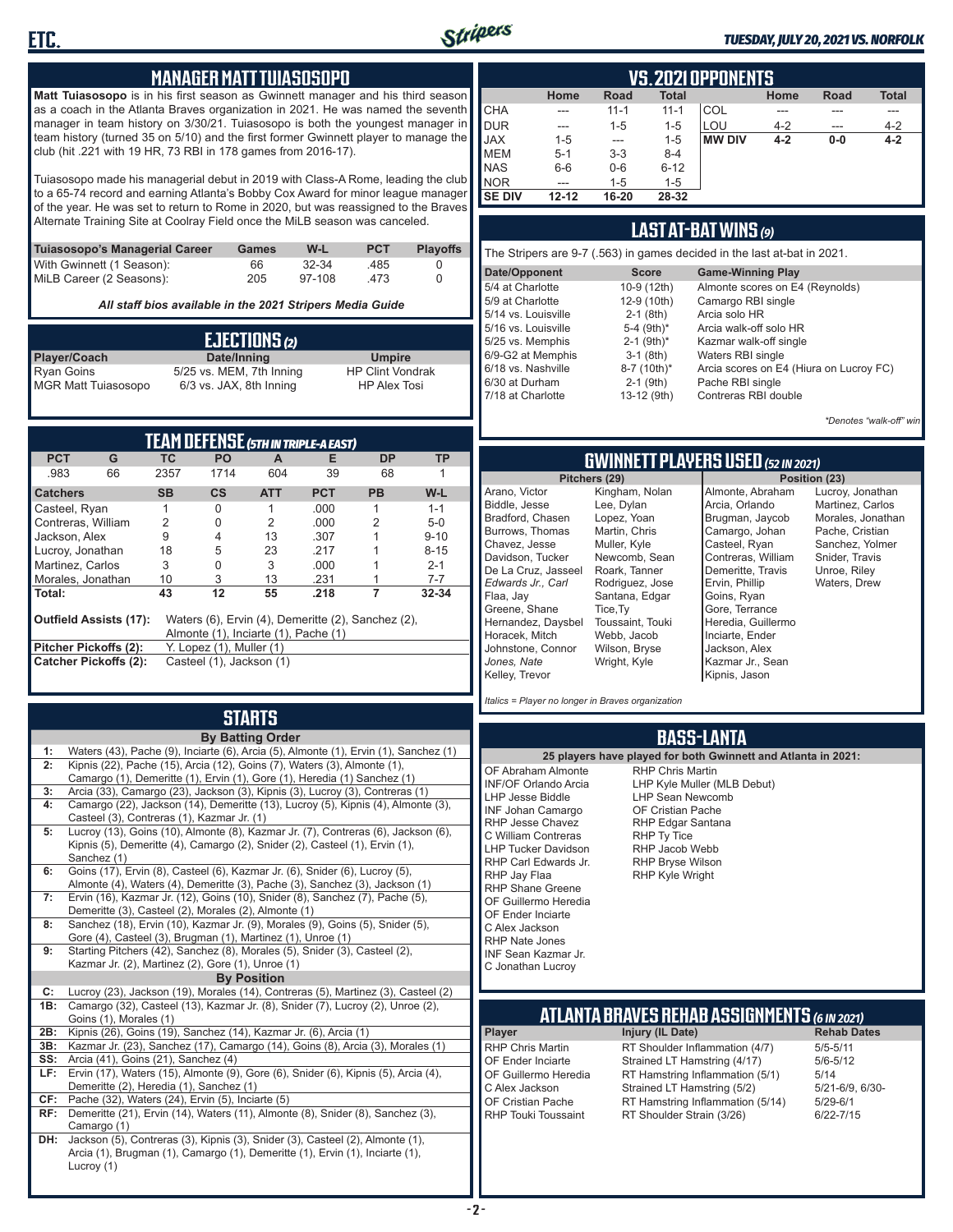## **STARTING PITCHER**



**BE 30 OF MEDIA GUIDE** 

#### *TUESDAY, JULY 20, 2021 VS. NORFOLK*

|      |         | <b>49 THOMAS BURROWS</b>                      | <b>BIO ON PAC</b> |
|------|---------|-----------------------------------------------|-------------------|
| B/T: | $\perp$ | <b>BORN:</b> 9/14/94 in Florence, AL (Age 26) |                   |

**HT:** 6-2 **ACQUIRED:** Via trade with the Seattle Mariners in exchange for RHP Shae Simmons and OF Mallex Smith on 1/11/17.

**TONIGHT'S START:** Burrows makes the first start of his professional career tonight in the opener of a six-game series vs. Norfolk ... It is his 20th appearance with Gwinnett this season, and 47th career appearance with the Stripers since 2019 (3-1, 4.04 ERA, .208 BAA) ... Will be Gwinnett's 11th different starting pitcher utilized in 2021.

**PROSPECTING:** Burrows is currently ranked the Atlanta Braves' No. 20 prospect by MLB.com ... He opened the season ranked No. 25.

*2021 WITH GWINNETT:* Was a member of the Stripers' Opening Night Roster for the second straight season ... Went 1-0 with a 1.93 ERA (2 ER in 9.1 IP), .167 BAA, and 0.96 WHIP in his first six outings in May ... Made his longest appearance of the year on 5/20 at Nashville (3.0 IP, 2 H, 1 ER, 0 BB, career-high 6 SO).

*2020 SEASON:* Was a non-roster invitee to Atlanta Braves Spring Training, but not included in the 60-man player pool (was not at the Alternate Training Site).

*CAREER HIGHLIGHTS:* **2019:** Went 2-4 with a 4.42 ERA, .221 BAA, and seven saves (7-for-9) in 43 games between Double-A Mississippi and Gwinnett (Triple-A debut) ... Stranded 16-of-17 inherited runners (94.1%) with the Stripers ... At season's end, won Gwinnett's Community Service Award and Atlanta's Bill Lucas Award ... **2018:** Went 6-2 wih a 2.66 ERA, .199 BAA, and 11 saves (11-for-12) in 45 outings across three levels, Class-A Rome, Advanced-A Florida, and Double-A Mississippi ... **2017:** In his Atlanta system debut, was named a Braves Organization All-Star by MiLB.com (3-5, 2.16 ERA, 3 SV in 38G with Class-A Rome).

| <b>BURROWS' OVERALL STATS</b> |           |            |       |           |           |           |            |             |  |  |  |  |
|-------------------------------|-----------|------------|-------|-----------|-----------|-----------|------------|-------------|--|--|--|--|
| Year<br>Team                  | W-L       | <b>ERA</b> | G/GS  | <b>HR</b> | <b>BB</b> | <b>SO</b> | <b>BAA</b> | <b>WHIP</b> |  |  |  |  |
| Gwinnett (AAA)<br>2021        | $2 - 0$   | 3.08       | 19/0  |           | 13        | 38        | .176       | 1.10        |  |  |  |  |
| MiLB Career:                  | $13 - 12$ | 297        | 165/0 | 10        | 109       | 316       | .206       | 1.20        |  |  |  |  |
| MLB Career:                   | ი-ი       | $-1$       | 0/0   |           |           |           |            |             |  |  |  |  |

|                  | <b>BURROWS' 2021 SPLITS (WITH GWINNETT)</b> |                  |                     |  |  |  |  |  |  |  |  |  |  |
|------------------|---------------------------------------------|------------------|---------------------|--|--|--|--|--|--|--|--|--|--|
| Home:            | 1-0, 5.63 ERA (8G)                          | Road:            | 1-0, 1.96 ERA (11G) |  |  |  |  |  |  |  |  |  |  |
|                  | 0-0, 0.00 ERA (2G)                          | Night:           | 2-0, 3.24 ERA (17G) |  |  |  |  |  |  |  |  |  |  |
| Day:<br>Starter: | $0-0, - -$ ERA $(0G)$                       | <b>Reliever:</b> | 2-0, 3.08 ERA (19G) |  |  |  |  |  |  |  |  |  |  |
| Vs. LHB:         | .121 BAA, 0 HR                              | Vs. RHP:         | .207 BAA, 3 HR      |  |  |  |  |  |  |  |  |  |  |

|         | <b>BURROWS vs. NORFOLK</b> |            |   |           |     |   |    |           |           |           |  |  |  |
|---------|----------------------------|------------|---|-----------|-----|---|----|-----------|-----------|-----------|--|--|--|
|         | W-L                        | <b>ERA</b> | G | <b>GS</b> | ΙP  | н | ER | <b>HR</b> | <b>BB</b> | <b>SO</b> |  |  |  |
| 2019:   | $1 - 0$                    | 5.40       |   | 0         | 6.2 | 8 |    |           |           | 5         |  |  |  |
| 2021:   | $0-0$                      | 0.00       |   |           | 3.0 |   |    |           |           |           |  |  |  |
| Career: | $1 - 0$                    | 3.72       |   |           | 9.2 | 9 |    |           | b         |           |  |  |  |

|             | <b>BURROWS' HIGHS &amp; LOWS</b> |                                     |  |  |  |  |  |  |  |  |  |  |  |
|-------------|----------------------------------|-------------------------------------|--|--|--|--|--|--|--|--|--|--|--|
|             | <b>Season</b>                    | Career (MiLB and MLB)               |  |  |  |  |  |  |  |  |  |  |  |
| IP:         | 3.0 (5/20 at NAS)                | 3.0 (6x, last: 5/20/21, GWN at NAS) |  |  |  |  |  |  |  |  |  |  |  |
| SO:         | 6 (5/20 at NAS)                  | 6 (2x, last: 5/20/21, GWN at NAS)   |  |  |  |  |  |  |  |  |  |  |  |
| IBB:        | 3 (6/11 at MEM)                  | 4 (5/9/19, GWN vs. BUF)             |  |  |  |  |  |  |  |  |  |  |  |
| Iн:         | 2 (5x, last: 7/2 at DUR)         | 4 (3x, last: 5/24/19, GWN vs. NOR)  |  |  |  |  |  |  |  |  |  |  |  |
| <b>IER:</b> | 2 (2x, last: 6/11 at MEM)        | 4 (2x, last: 8/24/19, MIS at BLX)   |  |  |  |  |  |  |  |  |  |  |  |
| Low-Hit CG: |                                  | Never                               |  |  |  |  |  |  |  |  |  |  |  |
| Low-ER CG:  |                                  | Never                               |  |  |  |  |  |  |  |  |  |  |  |

| <b>BURROWS' 2021 STARTS (ALL LEVELS)</b> |           |               |     |  |  |  |  |  |  |  |                                   |              |              |  |
|------------------------------------------|-----------|---------------|-----|--|--|--|--|--|--|--|-----------------------------------|--------------|--------------|--|
| Team                                     | Date/Opp. | <b>Result</b> | IP. |  |  |  |  |  |  |  | H R ER HR BB SO NP-S Opp. Starter | <b>Final</b> | <b>Notes</b> |  |
|                                          |           |               |     |  |  |  |  |  |  |  |                                   |              |              |  |

|                     | <b>STRIPERS STARTING PITCHERS</b> (10 IN 2021) |            |           |    |           |                             |                            |                                                     |  |
|---------------------|------------------------------------------------|------------|-----------|----|-----------|-----------------------------|----------------------------|-----------------------------------------------------|--|
| <b>Pitcher</b>      | W-L                                            | <b>ERA</b> | <b>GS</b> | QS |           | <b>Team W-L Run Support</b> | <b>Last Gwinnett Start</b> | <b>Final Line</b>                                   |  |
| Davidson, Tucker    | $2 - 1$                                        | 0.90       |           |    | $2 - 1$   | 5.33 RPG (16 Tot.)          | 5/23 at NAS (L)            | 6.0 IP, 1 H, 1 R, 1 ER, 1 BB, 9 SO, 1 HR (82p/51s)  |  |
| De La Cruz, Jasseel | $0 - 2$                                        | 6.68       | 10        |    | $5 - 5$   | 2.10 RPG (21 Tot.)          | 7/16 at CLT (ND)           | 4.0 IP, 2 H, 1 R, 1 ER, 3 BB, 2 SO (62p/38s)        |  |
| Johnstone, Connor   | $1 - 6$                                        | 7.63       | 10        |    | $3 - 7$   | 2.00 RPG (20 Tot.)          | 6/23-G2 at NOR (L)         | 2.2 IP, 7 H, 5 R, 5 ER, 1 BB, 2 SO, 2 HR (49p/34s)  |  |
| Kingham, Nolan      | $0 - 3$                                        | 9.49       | 3         |    | $0 - 3$   | $0.00$ RPG $(0$ Tot.)       | 7/11 vs. NAS (L)           | 5.0 IP, 6 H, 3 R, 3 ER, 2 BB, 4 SO, 1 HR (77p/55s)  |  |
| Muller, Kyle        | $2 - 2$                                        | 3.92       | 9         |    | $7-2$     | 4.22 RPG (38 Tot.)          | 7/14 at CLT (ND)           | 4.0 IP, 1 H, 0 R, 2 BB, 4 SO, 1 WP (71p/44s)        |  |
| Roark, Tanner       | $0 - 0$                                        | 0.00       |           |    | $1-0$     | 3.00 RPG (3 Tot.)           | 7/17 at CLT (ND)           | 2.0 IP, 0 H, 0 R, 2 BB, 3 SO, 1 HBP (32p/19s)       |  |
| Rodriguez, Jose     | $0 - 2$                                        | 9.64       | 6         |    | $2 - 4$   | 1.00 RPG (6 Tot.)           | $7/18$ at CLT (ND)         | 5.0 IP, 10 H, 8 R, 6 ER, 1 BB, 2 SO, 3 HR (67p/44s) |  |
| Toussaint. Touki    | $2 - 1$                                        | 4.32       | 4         |    | $2 - 2$   | 3.50 RPG (14 Tot.)          | 7/13 at CLT (W)            | 6.0 IP, 3 H, 2 R, 2 ER, 3 BB, 7 SO, 1 HR (89p/54s)  |  |
| Wilson, Bryse       | $4 - 2$                                        | 4.47       | 9         |    | $6 - 3$   | 3.00 RPG (27 Tot.)          | 7/7 vs. NAS (ND)           | 5.0 IP, 8 H, 5 R, 5 ER, 2 BB, 2 SO, 2 HR (81p/50s)  |  |
| Wright, Kyle        | $2 - 3$                                        | 4.31       | 11        |    | $4 - 7$   | 2.00 RPG (22 Tot.)          | 7/15 at CLT (ND)           | 3.0 IP, 8 H, 6 R, 6 ER, 1 BB, 5 SO, 1 HR (71p/46s)  |  |
| Total:              | $13 - 22$                                      | 5.24       | 66        | 12 | $32 - 34$ | 2.53 RPG (167 Tot.)         |                            |                                                     |  |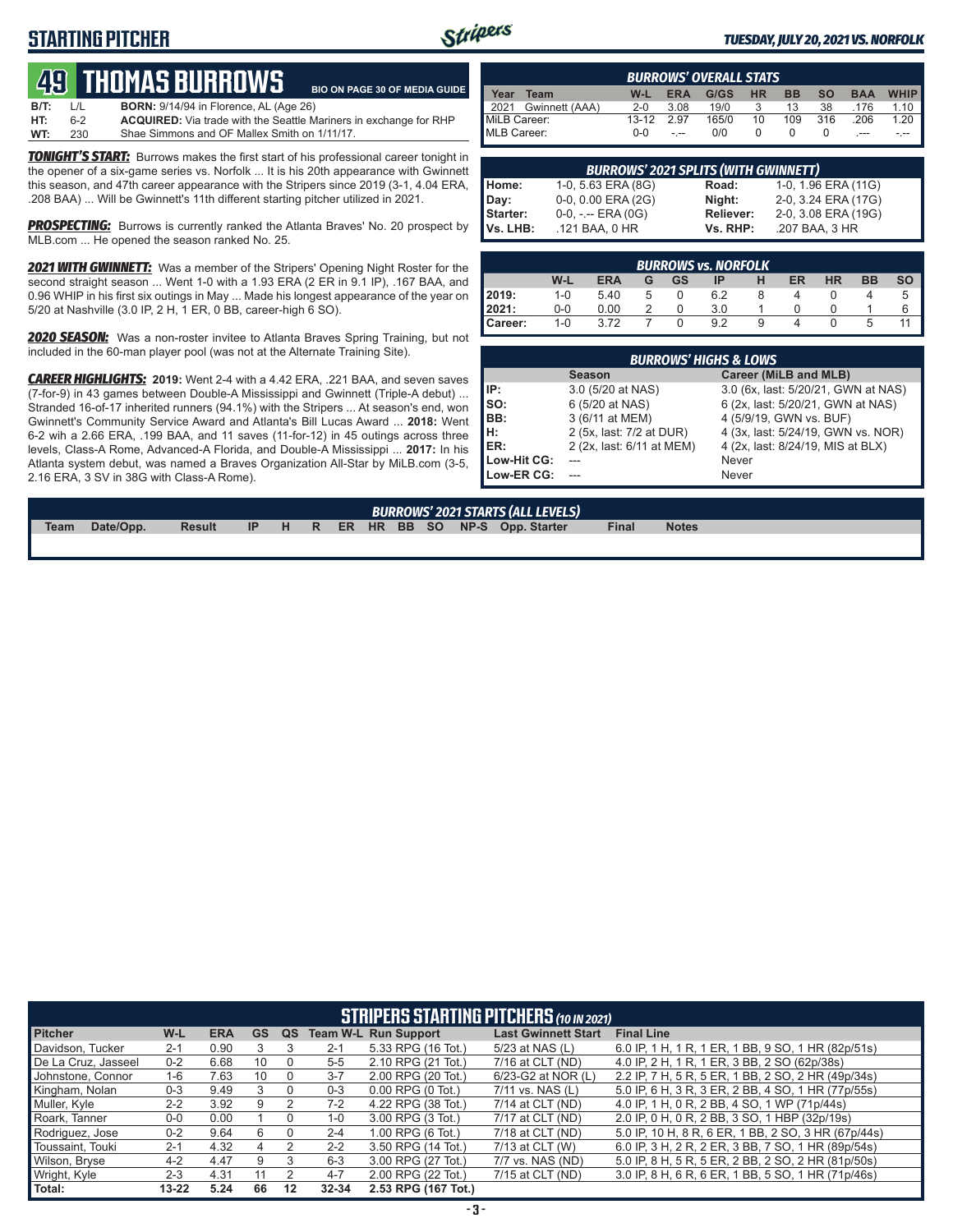### **BULLPEN**



#### *TUESDAY, JULY 20, 2021 VS. NORFOLK*

| <b>STRIPERS PITCHING BREAKDOWN</b> |           |            |       |             |           |           |                                 |           |            |
|------------------------------------|-----------|------------|-------|-------------|-----------|-----------|---------------------------------|-----------|------------|
|                                    | W-L       | <b>ERA</b> | IP    | R           | <b>ER</b> | <b>HR</b> | <b>BB</b>                       | <b>SO</b> | <b>BAA</b> |
| Starters:                          | $13 - 22$ | 5.24       | 280.0 | 171         | 163       | 45        | 118                             | 290       | .265       |
| <b>Relievers:</b>                  | $19 - 12$ | 3.46       | 291.1 | 125         | 112       | 35        | 110                             | 339       | ا 227.     |
| Total:                             | $32 - 34$ | 4.33       | 571.1 | 296         | 275       | 80        | 228                             | 629       | -246       |
| Saves/Opp: 9/20 (45.0%)            |           |            |       | Holds: $23$ |           |           | <b>IR/Scored:</b> 50/18 (36.0%) |           |            |

| <b>PITCHING BY MONTH</b> |           |            |       |     |     |           |           |           |            |
|--------------------------|-----------|------------|-------|-----|-----|-----------|-----------|-----------|------------|
|                          | W-L       | <b>ERA</b> | IP    | R   | ER  | <b>HR</b> | <b>BB</b> | <b>SO</b> | <b>BAA</b> |
| May:                     | $14 - 10$ | 3.50       | 211.0 | 90  | 82  | 28        | 65        | 240       | .222       |
| June:                    | $9 - 16$  | 4.55       | 213.2 | 115 | 108 | 26        | 94        | 223       | .263       |
| July:                    | $9 - 8$   | 5.22       | 146.2 | 91  | 85  | 26        | 69        | 166       | .257       |
| August:<br>September:    |           |            |       |     |     |           |           |           |            |

| <b>RELIEF SUMMARY (CURRENT STRIPERS ONLY, GWINNETT STATS ONLY)</b> |         |                 |    |           |            |               |              |                    |                                                       |                         |
|--------------------------------------------------------------------|---------|-----------------|----|-----------|------------|---------------|--------------|--------------------|-------------------------------------------------------|-------------------------|
| <b>Pitcher</b>                                                     | W-L     | <b>ERA</b>      | G  | <b>GF</b> | <b>HLD</b> | <b>SV/OPP</b> | <b>IR/RS</b> | <b>Last Outing</b> | <b>Last Final Line</b>                                | <b>Scoreless Streak</b> |
| Arano, Victor                                                      | $0 - 1$ | 4.08            | 17 | 6         | 3          | 1/3           | 2/0          | 7/15 at CLT        | 1.0 IP, 0 H, 0 R, 0 BB, 2 SO (14p/9s)                 | 1G (1.0 IP)             |
| Biddle, Jesse (L)                                                  | $0 - 1$ | 1.98            | 14 | 2         |            | 0/1           | 7/3          | 7/17 at CLT        | 0.1 IP, 1 H, 0 R, 0 BB, 1 SO (9p/5s)                  | 6G (5.1 IP)             |
| Bradford, Chasen                                                   | $3-0$   | 3.86            | 20 | 2         | 4          | 0/1           | 2/2          | 7/17 at CLT        | 1.0 IP, 2 H, 2 R, 2 ER, 1 BB, 2 SO, 1 HR (22p/13s)    | $-1G$                   |
| Burrows, Thomas (L)                                                | $2 - 0$ | 3.08            | 19 |           | 3          | 0/0           | 15/6         | 7/17 at CLT        | 1.2 IP, 1 H, 1 R, 1 ER, 2 BB, 3 SO (31p/18s)          | $-1G$                   |
| De La Cruz, Jasseel                                                | $1 - 0$ | 1.93            |    |           |            | 0/0           | 0/0          | 7/10 vs. NAS       | 3.0 IP, 0 H, 0 R, 3 BB, 3 SO (49p/28s)                | 2G (4.0 IP)             |
| Flaa, Jay                                                          | $0 - 1$ | 3.94            | 15 | 5         | 2          | 1/1           | 2/0          | 7/18 at CLT        | SV, 1.0 IP, 1 H, 1 R, 1 ER, 0 BB, 2 SO, 1 HR (16p/9s) | $-1G$                   |
| Horacek, Mitch (L)                                                 | $1 - 2$ | 4.76            | 10 | 2         |            | 0/0           | 0/0          | 7/4 at DUR         | 1.2 IP, 0 H, 0 R, 0 BB, 0 SO (20p/13s)                | 2G (2.2 IP)             |
| Johnstone, Connor                                                  | $1 - 0$ | 0.79            |    |           |            | 0/0           | 5/3          | 7/17 at CLT        | Win, 2.0 IP, 0 H, 0 R, 0 BB, 2 SO (23p/16s)           | 2G (3.0 IP)             |
| Kelley, Trevor                                                     | $0 - 2$ | 2.29            | 17 | 6         | 3          | 0/1           | 4/1          | 7/17 at CLT        | 1.0 IP, 0 H, 0 R, 1 BB, 1 SO (17p/12s)                | 3G (3.0 IP)             |
| Lee, Dylan (L)                                                     | $2 - 0$ | 2.42            | 18 |           |            | 0/1           | 3/0          | 7/18 at CLT        | 1.0 IP, 0 H, 0 R, 0 BB, 1 SO (9p/8s)                  | 1G (1.0 IP)             |
| Lopez, Yoan                                                        | $3-2$   | 4.61            | 14 |           |            | 0/1           | 2/2          | 7/18 at CLT        | Win, 1.0 IP, 0 H, 0 R, 0 BB, 1 SO (14p/9s)            | 1G (1.0 IP)             |
| Minter, A.J. (L)                                                   | $0 - 0$ | $\sim$ , $\sim$ |    |           |            | 0/0           | 0/0          | ---                | ---                                                   |                         |
| Roark, Tanner                                                      | $1 - 1$ | 3.42            | 12 |           |            | 1/2           | 0/0          | 7/13 at CLT        | Save, 2.0 IP, 3 H, 1 R, 1 ER, 0 BB, 2 SO (28p/18s)    | $-1G$                   |
| Rodriguez, Jose                                                    | $0 - 0$ | 3.60            |    |           |            | 0/0           | 0/0          | 5/26 vs. MEM       | 1.0 IP, 2 H, 1 R, 1 ER, 0 BB, 1 SO, 1 HR (13p/10s)    | $-2G$                   |
| Tice, Ty                                                           | $1 - 0$ | 7.36            |    | 2         |            | 0/0           | 5/1          | 7/18 at CLT        | 1.0 IP, 2 H, 3 R, 3 ER, 1 BB, 1 SO, 2 HR (25p/13s)    | $-1G$                   |
| Webb, Jacob                                                        | $0 - 1$ | 3.38            | 13 | 12        |            | 3/3           | 0/0          | 7/17 at CLT        | 1.0 IP, 1 H, 0 R, 0 BB, 1 SO (10p/10s)                | 1G (1.0 IP)             |
| Wilson, Bryse                                                      | $1 - 0$ | 1.80            |    |           |            | 0/0           | 0/0          | 7/14 at CLT        | Win, 5.0 IP, 5 H, 1 R, 1 ER, 0 BB, 1 SO (45p/34s)     | $-1G$                   |

| <b>SCORELESS INNINGS STREAKS (10-PLUS INNINGS)</b> |           |                    |                       |  |  |  |  |
|----------------------------------------------------|-----------|--------------------|-----------------------|--|--|--|--|
| <b>Pitcher</b>                                     | Length    | <b>Dates</b>       | <b>Stats</b>          |  |  |  |  |
| Bradford, C.                                       | $16.0$ IP | 5/7-6/13 (10G)     | 1-0, 6 H, 3 BB, 12 SO |  |  |  |  |
| Wright, K                                          | 12.0 IP   | $5/25 - 6/5$ (3GS) | 1-0, 11 H, 3 BB, 8 SO |  |  |  |  |
| Roark, T.                                          | $11.0$ IP | $6/4 - 6/20$ (5G)  | 1-0, 8 H, 4 BB, 11 SO |  |  |  |  |

# **54 VICTOR ARANO** *- RHP - 26 YRS - COSAMALOAPAN, MEXICO*

- **• 2021 with GWN: 5/14 vs. LOU:** Earned GWN's first save of 2021 (1.0 IP, 1 H). **• 2021 with ATL:** Recalled on 5/8, but did not pitch ... Optioned on 5/10 ... DFA'd and outrighted to Gwinnett on 6/6.
- **• Spring Training:** 0-1, 34.71 ERA, .538 BAA, 1 SV in 3G with Atlanta.
- **• 2020:** Was a member of Philadelphia's 60-man player pool, but spent the entire year at the Alternate Site in Lehigh Valley ... DFA'd by the Phillies on 1/18.
- **• 2019:** Limited to just 6G with Triple-A Lehigh Valley (2-0, 0.00 ERA in 3G) and Philadelphia (1-0, 3.86 ERA in 3G) ... Was on injured list from 4/20-end of season (right elbow inflammation).
- **• Acquired:** Claimed off waivers from Philadelphia (1/22/21) ... Originally signed by the Los Angeles Dodgers as a non-drafted free agent (4/4/13).
- **• MLB Career:** 3-2, 2.65 ERA, .224 BAA, 3 SV in 73G with Philadelphia (2017-19).

### **48 JESSE BIDDLE** *- LHP - 29 YRS - PHILADELPHIA, PA*

- **• 2021 with GWN: Since 6/23, has a 0.00 ERA (0 ER in 5.1 IP) and .211 BAA (4 H, 3 BB, 12 SO) in 6G** ... **5/22-6/13:** Posted a 1.50 ERA (1 ER in 6.0 IP) over 6G.
- **• 2021 with ATL:** Had his contract selected on 4/17, pitched in 8G with the Braves (0-0, 8.44 ERA, 10 ER in 10.2 IP) ... DFA'd on 5/17, outrighted to Gwinnett on 5/19.
- **• Spring Training:** 0-0, 3.00 ERA, .257 BAA, 2 SV in 9G with Cincinnati ... Released on 3/26 after re-signing as MiLB FA on 12/11/20.
- **• 2020:** Opened the year at Cincinnati's Alternate Training Site ... Contract selected on 8/25 (0-0, 0.00 ERA, 0 ER in 0.2 IP in 1G) ... Placed on 10-day injured list on 8/29 (left shoulder impingement) and missed the remainder of the year.
- **• Acquired:** MiLB FA (4/2/21) ... Originally Philadelphia's 1st-round pick (27th overall) in 2010 out of Germantown Friends High School (Philadelphia, PA).
- **• MLB Career:** 6-2, 5.07 ERA, .261 BAA, 1 SV in 99G with ATL (2018-19, 2021), SEA (2019), TEX (2019), CIN (2020).

## **28 CHASEN BRADFORD** *- RHP - 31 YRS - LAS VEGAS, NV*

- **• 2021 with GWN:** All 3 of his wins have been 2.0-IP outings: 5/15 vs. LOU (1 H, 0 R, 2 SO), 6/16 vs. NAS (3 H, 1 ER, 3 SO), and 6/24 at NOR (0 H, 0 R, 1 BB, 3 SO) ... **5/7-6/13:** Posted team-best 16.0-IP scoreless streak over 10G (6 H, 3 BB, 12 SO).
- **• 2020:** Re-signed by Seattle to an MiLB deal on 1/15, but was not included on the Mariners' 60-man player pool ... Did not play.
- **• 2019:** Split time between Seattle (0-0, 4.86 ERA, 1 SV in 12G) and Triple-A Tacoma (0-0, 6.75 ERA, 1 SV in 5G).
- **• Acquired:** MiLB FA (3/15/21) ... Originally the New York Mets' 35th round pick in 2011 out of the University of Central Florida.
- **• MLB Career:** 7-0, 3.89 ERA, .253 BAA, 1 SV in 86G with NYM, SEA (2017-19).

#### *PITCHER AWARDS & HONORS*

**Pitcher <b>Award/Date Stats**<br>
Wilson B AAA Fast Pitcher of Week (6/28-7/4) 0-0 7 0 IP 0 F AAA East Pitcher of Week (6/28-7/4) 0-0, 7.0 IP, 0 ER, 7 SO

### **49 THOMAS BURROWS** *- LHP - 26 YRS - FLORENCE, AL*

- **• 2021 with GWN: 5/26 vs. MEM:** Earned his first win (1.0 IP, 0 H, 0 R, 2 SO) ... **6/20-7/2:** Struck out 12 over 7.0 scoreless IP (3 H, 1 BB) in 5G ... **7/15 at CLT:** Improved to 2-0 (1.0 IP, 0 H, 0 R, 0 BB, 1 SO) in 11-10 win.
- **• MLB.com Prospect Rankings:** #20 (Braves Top 30).
- **• Spring Training:** 0-1, 6.75 ERA, .222 BAA, 0 SV in 4G with Atlanta.
- **• 2020:** Was an NRI to Spring Training, but not included on 60-man player pool.
- **• 2019:** Went 2-4 with a 4.42 ERA, .221 BAA, and 7 saves (7-for-9) in 43G between Double-A Mississippi and Gwinnett ... Stranded 16 of 17 inherited runners with the Stripers (94.1%) ... Won Atlanta's Bill Lucas Award for community service.
- **• Acquired:** Via trade with Seattle (1/11/17) ... Originally the Mariners' 4th-round pick in 2016 out of the University of Alabama.

## **45 JAY FLAA** *- RHP - 29 YRS - BISMARCK, ND*

- **• 2021 with GWN: 5/13-6/24:** Did not allow an ER over his first 10G (1 R in 11.0 IP, 7 H, 9 BB, 15 SO, .171 BAA) ... **7/18 at CLT:** Earned his first save with Gwinnett, tossing 1.0 IP (1 H, 1 ER, 0 BB, 2 SO) in a come-from-behind 13-12 victory.
- **• 2021 with ATL:** From 5/23-5/30, went 0-0 with a 27.00 ERA (4 ER in 1.1 IP) in 1G Outrighted to Gwinnett on 7/13.
- **• 2021 with BAL:** Selected by Baltimore on 4/26 and made his MLB debut on 4/27 vs. the NY Yankees (1.1 IP, 2 BB, 1 SO, struck out Aaron Judge) ... Optioned on 4/28, appeared in 1G with Triple-A Norfolk (0-0, 16.20) ... DFA'd on 5/8.
- **• Spring Training:** 0-0, 3.38 ERA, .200 BAA, 0 SV in 3G with Baltimore.
- **• 2020:** Was not on Baltimore's 60-man player pool, did not play.
- **• 2019:** Went 2-5 with a 4.69 ERA, .256 BAA, and 5 SV in 40G (3 starts) between Double-A Bowie and Norfolk (2-3, 5.24 ERA, 4 SV in 29G during Triple-A debut).
- **• Acquired:** Claimed off waivers from Baltimore (5/11/21) ... Originally the Orioles' 6th-round pick in 2015 out of North Dakota State University (Fargo, ND).
- **• MLB Career:** 0-0, 13.50 ERA, .300 BAA in 2G with Baltimore, Atlanta (2021).

## **59 MITCH HORACEK** *- LHP - 29 YRS - LITTLETON, CO*

- **• 2021 Season:** Opened the year with Gwinnett, going 1-2 with a 4.76 ERA and .250 BAA in 10G ... Was on the Development List from 5/25-5/30 and 6/2-6/15 ... Transferred to Advanced-A Rome on 7/9 and went 1-0 with a 2.25 ERA and .167 BAA in 4G ... Rejoined the Stripers on 7/20.
- **• Spring Training:** Did not pitch in Atlanta's MLB camp.
- **• 2020:** Signed with Minnesota, but was not on the Twins' 60-man player pool. **• 2019:** Pitched for both Double-A Hartford (4-0, 2.48 ERA in 34G) and Triple-A
- Albuquerque (1-1, 18.75 ERA in 12G) in the Colorado Rockies organization. **• Acquired:** MiLB FA (3/25/21) ... Originally Baltimore's 9th-round pick in 2013 out
- of Dartmouth College (Hanover, NH).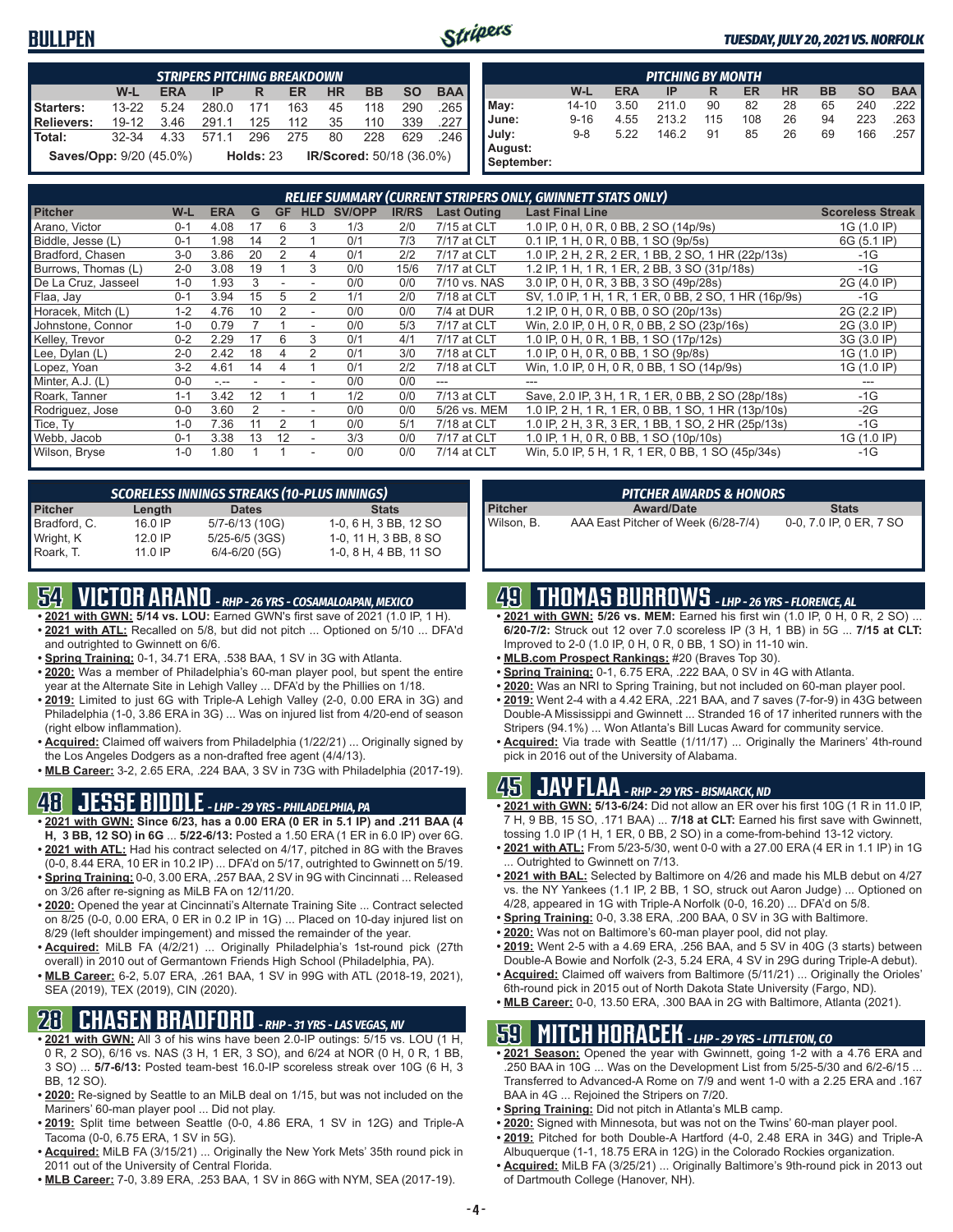# **51 CONNOR JOHNSTONE** *- RHP - 26 YRS - SAN DIEGO, CA*

- **• 2021 with GWN: Is 1-0 with a 0.79 ERA and .081 BAA in 7G in relief (1-6, 7.63 ERA, .320 BAA in 10 starts)** ... **5/4-5/8:** Threw 8.0 scoreless IP over his first 2 outings, including a 5.0-inning spot start (win, 1 H, 0 BB, 5 SO) on 5/8 at CLT.
- **• Spring Training:** 0-1, 4.76 ERA, .273 BAA, 1 SV in 6G with Atlanta.
- **• 2020:** Was an NRI to Braves Spring Training, but not on 60-man player pool. **• 2019:** With Double-A Mississippi and Gwinnett, went 7-4 with a 4.24 ERA, .296
- BAA, and 1 SV in 35G (7 starts) ... His 7 wins ranked T-8th in the Braves org.
- **• Acquired:** Braves 21st-round pick in 2017 out of Wake Forest University.
- **• Local Product:** Played baseball at Roswell High School (Roswell, GA).

# **43 TREVOR KELLEY** *- RHP - 27 YRS - PROVIDENCE, RI*

- **• 2021 with GWN: 5/12-6/27:** Allowed runs in just 2 of 13G for a 1.72 ERA (3 ER in 15.2 IP, 13 H, 6 BB, 15 SO, .241 BAA).
- **• Spring Training:** Did not pitch in Chicago Cubs' MLB camp ... Released on 4/23. **• 2020:** Pitched in 4G with Philadelphia, going 0-0 with a 10.80 ERA ... Outrighted on 8/14 and spent the rest of the season at the Phillies Alternate Site.
- **• 2019:** In 52G with Triple-A Pawtucket, went 5-5 with a 1.79 ERA, .216 BAA, and 12 SV ... Was an International League Midseason and Postseason All-Star and a *Baseball America* Triple-A All-Star ... Led IL in appearances and was T-1st in saves ... Made MLB debut on 7/2 at Toronto and logged 10G with Boston (0-3, 8.64 ERA).
- **• Acquired:** MiLB FA (4/28/21) ... Originally Boston's 36th-round pick in 2015 out of the University of North Carolina at Chapel Hill.
- **• MLB Career:** 0-3, 9.26 ERA, .347 BAA, 0 SV in 14G with BOS (2019), PHI (2020).

## **58 DYLAN LEE** *- LHP - 26 YRS - DINUBA, CA*

- **• 2021 with GWN: 5/4 at CLT:** Earned the win in his Stripers' debut (2.0 IP, 1 H, 1 R, 0 ER, 0 BB, 3 SO in 10-9 win in 12 innings) ... **6/11 at MEM:** Recorded his first pro hit, a double (1-for-2, R) ... **5/26-7/9:** Had a 1.65 ERA (3 ER in 16.1 IP, 9 H, 2 BB, 12 SO) and .161 BAA over 12G.
- **• Spring Training:** 0-0, 0.00 ERA, 0 SV in 2G with Miami ... Released on 3/29.
- **• 2020:** Was a non-roster invite to Marlins Spring Training, but was not on Miami's 60-man player pool ... Did not play.
- **• 2019:** Logged 45G between Double-A Jacksonville (0-3, 1.91 ERA, .176 BAA, 13 SV in 32G) and Triple-A New Orleans (1-3, 4.71 ERA, .329 BAA, 0 SV in 13G).
- **• Acquired:** MiLB FA (4/15/21) ... Originally Miami's 10th-round pick in 2016 out of Cal State Fresno (Fresno, CA).

## **55 YOAN LOPEZ** *- RHP - 28 YRS - NUEVA GERONA, CUBA*

- **• 2021 with GWN:** Has a pair of wins in extra innings, 6/9-G2 at MEM (1.0 IP, 1 H, 0 R in 3-1 win in 8 innings) and 6/18 vs. NAS (1.0 IP, 2 H, 1 R, 0 ER, 1 SO in 8-7 win in 10 innings).
- **• 2021 with ARI:** Began the season on Arizona's Opening Day roster ... In 2 stints, went 0-0 with a 6.57 ERA (9 ER in 12.1 IP) and 0 SV (0-for-3) in 13G ... DFA'd on 5/20, traded to Atlanta on 5/22 and optioned to Gwinnett.
- **• Spring Training:** 1-0, 4.91 ERA, .214 BAA, 0 SV in 8G with Arizona.
- **• 2020:** In 20G with Arizona, went 0-1 with a 5.95 ERA, .269 BAA, and 2 holds.
- **• 2019:** Set MLB career highs in G (70) and holds (21), going 2-7 with a 3.41 ERA, .232 BAA, and 1 SV (1-for-4) with the D-backs.
- **• Acquired:** Via trade with Arizona in exchange for CF Deivi Estrada (5/22/21) ... Originally signed by the D-backs as a NDFA out of Cuba (1/16/15).
- **• MLB Career:** 2-8, 4.25 ERA, .252 BAA, 1 SV in 113G with Arizona (2018-21).

# **33 A.J. MINTER** *- LHP - 27 YRS - TYLER, TX*

- **• 2021 with GWN:** Optioned to Gwinnett on 7/18 ... Has yet to appear.
- **• Gwinnett Career:** Has logged 37G in 2 seasons (2017, 2019), going 3-4 with a 4.03 ERA, 1.37 WHIP, .262 BAA, and 5 saves.
- **• 2021 with ATL:** In 42 relief appearances, is 1-4 with a 4.86 ERA (18 ER in 33.1 IP) and .264 BAA ... Had a 6.23 ERA over 7G in July before being optioned.
- **• Spring Training:** 0-0, 4.91 ERA, .344 BAA, 1 SV in 8G with Atlanta.
- **• 2020:** Posted a career-low 0.83 ERA in 22 relief outings with Atlanta, going 1-1 with a .200 BAA over 21.2 IP ... Made 5 appearances in the Postseason (1-0, 3.00 ERA, .182 BAA), including a spot start in Game 5 of the NLCS vs. the LA Dodgers (3.0 IP, 1 H, 0 R, 0 BB, 7 SO in ND, Braves lost 7-3).
- **• Acquired:** Braves' CB-B pick (75th overall) in 2015 out of Texas A&M.
- **• MLB Career:** 9-13, 3.92 ERA, .251 BAA, 20 SV in 181G with Atlanta (2017-21) ... Pitched in the 2018 and 2020 Postseasons (1-0, 2.25 ERA in 7G, 1 start).

# **57 TANNER ROARK** *- RHP - 34 YRS - WILMINGTON, IL*

- **• 2021 with GWN: 5/23 at NAS:** Struck out 3 over 1.0 IP in his Stripers debut ... **6/10 at MEM:** Tossed 2.0 innings in relief (1 H, 0 R, 1 BB, 1 SO) for first win ... **6/4- 6/20:** Pitched 11.0 scoreless innings over 5G (8 H, 4 BB, 11 SO, .205 BAA) ... **7/13 at CLT:** Notched his first save since 2015 with Washington (2.0 IP, 3 H, 1 ER, 0 BB, 2 SO in 5-3 win) ... **7/17 at CLT:** Made his first Triple-A start since 8/2/13 (SYR at LOU), worked 2.0 IP in a no-decision (0 H, 0 R, 2 BB, 3 SO).
- **• 2021 with ATL:** Contract selected on 6/24, but did not pitch before being optioned back to Gwinnett on 6/27.
- **• 2021 with TOR:** Was on Toronto's Opening Day roster, went 0-1 with a 6.43 ERA in 3G (1 start) ... Released by the Blue Jays on 5/3.
- **• Spring Training:** 2-1, 8.44 ERA, .295 BAA in 4 starts with Toronto.
- **• 2020:** Made 11 starts with the Blue Jays, going 2-3 with a 6.80 ERA and .309 BAA.
- **• 2019:** Went 10-10 with a 4.35 ERA and .275 BAA in 31 starts with CIN and OAK. **• Acquired:** MiLB FA (5/10/21) ... Originally Texas's 25th-round pick in 2008 out of
- the University of Illinois at Urbana-Champaign. **• MLB Career:** 76-68, 3.85 ERA, .254 BAA, 1 SV in 227G (184 starts) with WSH, CIN, OAK, TOR (2013-21) ... Pitched in 2014 and 2016 Postseasons with Nationals (0-1, 3.86 ERA in 3G, 1 start).

# **53 TY TICE** *- RHP - 24 YRS - PRAIRIE GROVE, AR*

- **• 2021 with GWN: 6/10-7/2:** Scored upon in just 1 of 7G (1.29 ERA, 1 ER in 7.0 IP, 4 H, 1 BB, 7 SO, .174 BAA) ... **7/16 at CLT:** Earned his first win (1.0 IP, 1 H, 0 R, 0 BB, 0 SO).
- **• 2021 with ATL:** Recalled on 6/20 and pitched once (6/21 at NYM, 1.0 IP, 1 H, 0 R, 1 BB, 0 SO) ... Optioned back to Gwinnett on 6/24.
- **• 2021 with TOR:** Recalled from the Alternate Training Site 3 times (4/9, 4/24, 5/22), went 0-0 with a 5.14 ERA (4 ER in 7.0 IP) in 4G during his MLB debut ... Also pitched once for Triple-A Buffalo (0 ER in 1.0 IP) ... DFA'd on 5/30.
- **• Spring Training:** 1-0, 9.00 ERA, .273 BAA, 0 SV in 6G with Toronto.
- **• 2020:** Spent the entire year at the Blue Jays' Alternate Training Site ... Did not reach the Majors ... Had his contract selected by Toronto on 11/20.
- **• 2019:** Between Double-A New Hampshire and Triple-A Buffalo, went 3-4 with a 2.34 ERA, .196 BAA, and 8 saves (8-for-12) in 46 relief appearances.
- **• Acquired:** Via trade from Toronto in exchange for cash (6/4/21) ... Originally the Blue Jays' 16th-round pick in 2017 out of Central Arkansas.
- **• MLB Career:** 0-0, 4.50 ERA, .303 BAA in 5G with Toronto, Atlanta (2021).

## **71 JACOB WEBB** *- RHP - 27 YRS - RIVERSIDE, CA*

- **• 2021 with GWN: Is 3-for-3 in save chances despite posting a 6.00 ERA (2 ER in 3.0 IP, 4 H, 0 BB, 4 SO, 1 HB) in those outings** ... **5/26-6/9:** Struck out 5 over 5.0 IP (0 R, 2 H, 0 BB) in 5G.
- **• 2021 with ATL:** Recalled 4 times (4/7, 4/10, 6/5, 6/17) ... In 17G with the Braves, is 1-2 with a 5.29 ERA (10 ER in 17.0 IP) and a .324 BAA.
- **• Spring Training:** 1-0, 2.57 ERA, .222 BAA, 2 HLD in 7G with Atlanta ... Optioned to the Alternate Training Site in Gwinnett on 3/25.
- **• 2020:** Assigned to the Alternate Training Site on 7/19, but missed over a month with a right shoulder strain (placed on 60-day injured list on 7/20) ... Activated on 9/8 and went 0-0 with a 0.00 ERA (0 ER in 10.0 IP) and .200 BAA in 8G ... Made his MLB Postseason debut, going 0-0 with a 9.00 ERA (3 ER in 3.0 IP) in 3G.
- **• 2019:** Made his MLB debut with Atlanta, going 4-0 with a 1.39 ERA (5 ER in 32.1 IP), .205 BAA, 9 holds, and 2 saves (2-for-4) in 36G ... Also logged 10G with Gwinnett (0-1, 6.97 ERA, .225 BAA, 1 SV).
- **• Acquired:** Braves' 18th-round pick in 2014 out of Tabor College (Hillsboro, KS).
- **• MLB Career:** 5-2, 2.28 ERA, .243 BAA, 2 SV in 61G with Atlanta (2019-21).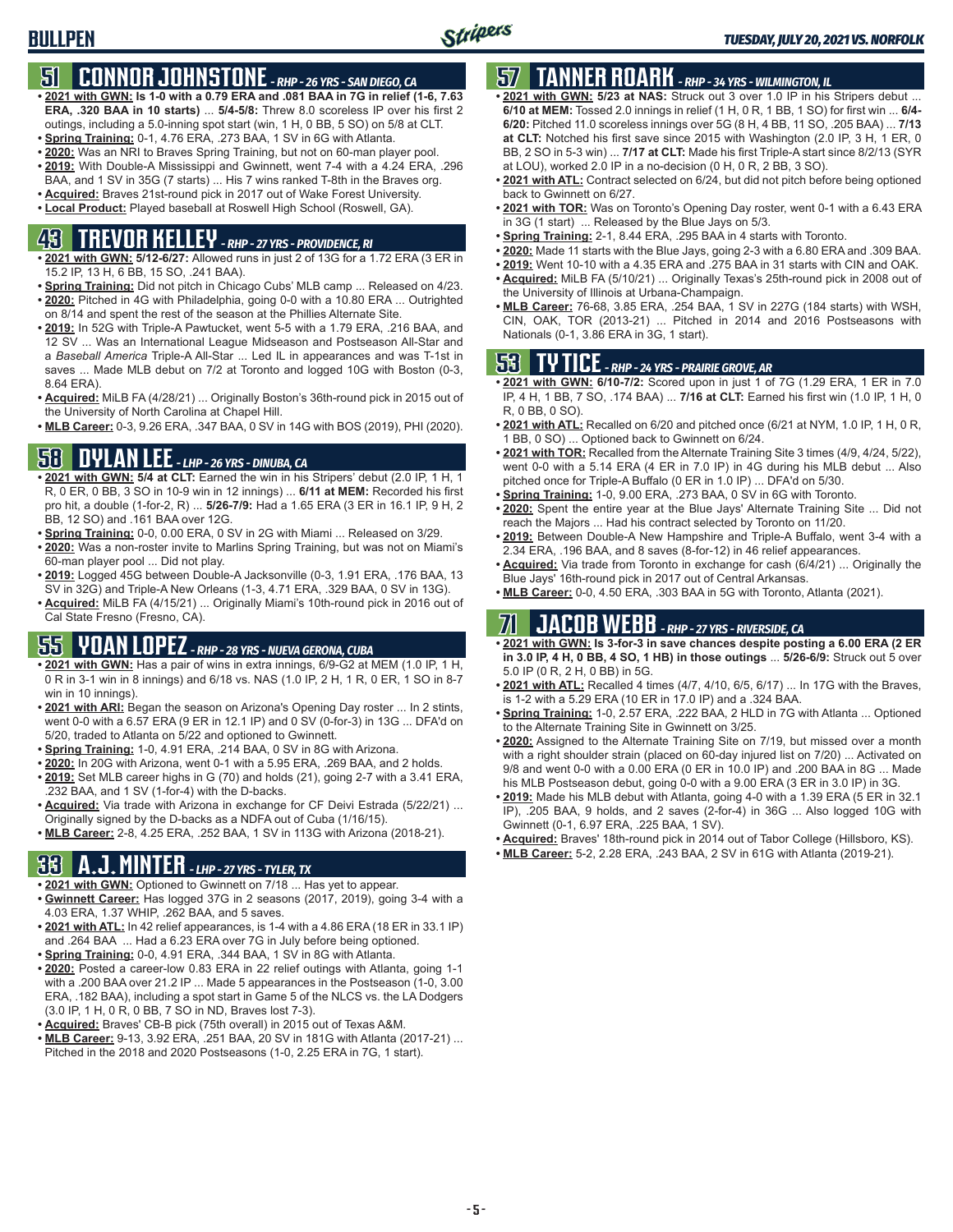#### Stripers **OFFENSE** *TUESDAY, JULY 20, 2021 VS. NORFOLK TOTAL:* .249, 82 HR, .763 OPS *RISP:* .267, 25 HR, .816 OPS *RUNS/INNING: 1 2 3 4 5 6 7 8 9 X TOT Vs. LHP:* .249, 35 HR, .785 OPS *RISP/2O:* .236, 11 HR, .745 OPS **Stripers:** 55 29 28 35 32 36 46 41 31 11 344 *Vs. RHP:* .249, 47 HR, .750 OPS *LOADED:* **Opponents:** 44 38 40 33 23 33 32 24 17 12 296

|               |                          |                |    |                |                |                |                          | <b>HOME RUNS</b>       |                                               |                          | <b>MULTI-GAMES</b>       |                          |
|---------------|--------------------------|----------------|----|----------------|----------------|----------------|--------------------------|------------------------|-----------------------------------------------|--------------------------|--------------------------|--------------------------|
| <b>Player</b> | 1 <sub>R</sub>           | 2R             | 3R | <b>GS</b>      | Tot.           |                |                          | Off LH Off RH Team W-L | <b>Last HR with Gwinnett (Regular Season)</b> | <b>Hit</b>               | <b>RBI</b>               | <b>HR</b>                |
| Almonte       | $\overline{2}$           |                |    |                | 3              |                | 2                        | $3-0$                  | 5/30/21 vs. MEM, 1R (RH Connor Jones)         | 8                        | 5                        |                          |
| Arcia         | 10                       | 3              | ÷  | ٠              | 13             | 6              | $\overline{7}$           | $7 - 4$                | 7/3/21 at DUR, 1R/Leadoff (RH Shane Baz)      | 16                       | 8                        | 1                        |
| Brugman       | $\sim$                   | ۰              | ÷  | ٠              | ٠              |                | $\overline{\phantom{a}}$ | $0-0$                  |                                               | $\overline{\phantom{a}}$ | $\overline{\phantom{a}}$ | $\overline{\phantom{a}}$ |
| Camargo       | 4                        | 3              |    |                | 8              | 4              | 4                        | $4 - 3$                | 7/18/21 at CLT, 2R (LH Jace Fry)              | 15                       | 6                        | $\overline{ }$           |
| Casteel       | $\sim$                   | 2              |    |                | 3              | $\overline{2}$ |                          | $2 - 1$                | 6/24/21 at NOR, GS (LH Zac Lowther)           | 5                        | 5                        |                          |
| Contreras     | $\overline{2}$           |                | ۰  |                | 3              |                | 2                        | $3-0$                  | 7/17/21 at CLT, 2R (RH Mike Wright)           | 5                        | 3                        |                          |
| Demeritte     | 6                        | 2              | ٠  |                | 9              | 4              | 5                        | $8 - 1$                | 7/17/21 at CLT, GS (RH Tyler Johnson)         | 9                        | 6                        | ٠.                       |
| Ervin         | 3                        | $\overline{2}$ |    |                | 6              |                | $\overline{2}$           | $4 - 2$                | 7/14/21 at CLT, 1R (LH Hunter Schryver)       | 5                        | $\overline{7}$           |                          |
| Goins         |                          |                |    |                | $\overline{2}$ |                |                          | $1 - 1$                | 7/4/21 at DUR, 2R (RH Joe Ryan)               | 12                       | 6                        |                          |
| Gore          |                          |                | ٠  |                |                |                |                          | $0-0$                  |                                               | 3                        | $\overline{\phantom{a}}$ |                          |
| Heredia       | $\overline{a}$           |                |    |                |                |                |                          | $0 - 0$                | ---                                           | ٠                        | ۰                        | ۰.                       |
| Inciarte      |                          |                | ۰  | ۰              |                |                |                          | $0 - 0$                | ---                                           | $\overline{\phantom{a}}$ | $\overline{\phantom{a}}$ |                          |
| Jackson       | 3                        | 3              |    | $\overline{2}$ | 9              | 6              | 3                        | $5 - 1$                | 7/15/21 at CLT, GS (LH Nik Turley)            | 8                        | 8                        | $\overline{2}$           |
| Kazmar Jr.    | 3                        | 2              |    | ٠              | 6              | $\overline{2}$ | 4                        | $3 - 3$                | 7/16/21 at CLT, 1R (RH Alex McRae)            | 4                        | $\overline{4}$           |                          |
| Kipnis        | $\overline{2}$           | $\overline{2}$ |    |                | 5              |                | 5                        | $4 - 1$                | 7/14/21 at CLT, 1R (RH Ofreidy Gomez)         | 10                       | $\overline{7}$           | ٠.                       |
| Lucroy        |                          |                |    | ٠              | $\overline{2}$ |                | 2                        | $1 - 1$                | 6/10/21 at MEM, 3R (RH Grant Black)           | 4                        | 3                        |                          |
| Martinez      |                          |                |    |                |                |                |                          | $0 - 0$                |                                               | $\overline{2}$           |                          |                          |
| Morales       | $\sim$                   |                |    | ٠              |                |                |                          | $1 - 0$                | 5/7/21 at CLT, 3R (RH Joe De Carlo)           |                          |                          |                          |
| Pache         | $\overline{2}$           |                |    | ٠              | 3              | $\overline{2}$ |                          | $2 - 0$                | 7/8/21-G2 vs. NAS, 1R (LH Blaine Hardy)       | 8                        | 4                        | 1                        |
| Sanchez       | $\overline{\phantom{a}}$ |                |    | ۰              |                | ٠              |                          | $1 - 0$                | 6/16/21 vs. NAS, 3R (RH Miquel Sanchez)       | 4                        | $\overline{2}$           | ٠                        |
| Snider        | $\overline{2}$           |                |    |                | 3              |                | 3                        | $3-0$                  | 7/15/21 at CLT, 2R (RH Connor Sadzeck)        | 3                        | $\overline{2}$           |                          |
| Unroe         | $\sim$                   |                | ÷. | ٠              | ٠              |                |                          | $0 - 0$                | 7/19/19 vs. ROC, 1R (RH Drew Hutchison)       | $\overline{a}$           | ٠                        |                          |
| Waters        | $\overline{2}$           |                | 2  |                | 5              | 3              | $\overline{2}$           | $1 - 3$                | 7/8/21-G2 vs. NAS, 3R (LH Blaine Hardy)       | 15                       | 4                        | 1                        |
| Total:        | 43                       | 24             | 10 | 5              | 82             |                |                          |                        |                                               |                          |                          |                          |

|                                                           | <b>HOME RUN VARIANTS</b>               |    |                                   |                |           |            |           |                          |            |            |            |                |                     | <b>PINCH HITTERS</b>                   |                |                |                                        |                |
|-----------------------------------------------------------|----------------------------------------|----|-----------------------------------|----------------|-----------|------------|-----------|--------------------------|------------|------------|------------|----------------|---------------------|----------------------------------------|----------------|----------------|----------------------------------------|----------------|
| Back-to-Back Homers (2x):                                 |                                        |    |                                   |                |           |            |           |                          |            |            | Player     | AVG.           | <b>AB</b>           | н                                      | 2B             | 3B             | <b>HR</b>                              | <b>RBI</b>     |
| Almonte (GS) / Snider, 5/7 at CLT (1st Inning)            |                                        |    |                                   |                |           |            |           |                          |            |            | Almonte    | 1.000          | $\mathbf{1}$        |                                        | $\Omega$       | 0              | $\Omega$                               | $\overline{2}$ |
| Jackson (2R) / Contreras, 7/14 at CLT (1st Inning)        |                                        |    |                                   |                |           |            |           |                          |            |            | Arcia      | $---$          | $\Omega$            | $\Omega$                               | $\Omega$       | $\Omega$       | $\Omega$                               | $\Omega$       |
|                                                           |                                        |    |                                   |                |           |            |           |                          |            |            | Casteel    | .150           | 20                  | 3                                      |                | 0              | $\mathbf{1}$                           | $\overline{4}$ |
| Back-to-Back-to-Back Homers (1x):                         |                                        |    |                                   |                |           |            |           |                          |            | Demeritte  | .400       | 5              | 2                   |                                        | $\Omega$       | $\overline{1}$ | $\mathbf{1}$                           |                |
| Arcia (2R) / Camargo / Demeritte, 5/8 at CLT (6th Inning) |                                        |    |                                   |                |           |            |           |                          |            | Ervin      | .286       | $\overline{7}$ | 2                   | $\Omega$                               | $\Omega$       | $\overline{1}$ | 3                                      |                |
| Pinch-Hit Homers (3x):                                    |                                        |    |                                   |                |           |            |           |                          |            |            | Goins      | .000           | $\overline{2}$      | $\Omega$                               | $\Omega$       | $\mathbf{0}$   | $\Omega$                               | $\mathbf 0$    |
| Demeritte (1R), 5/12 vs. LOU (7th Inning)                 |                                        |    |                                   |                |           |            |           |                          |            |            | Gore       | .200           | 5                   | $\overline{1}$                         | $\Omega$       | $\Omega$       | $\Omega$                               | $\mathbf 0$    |
| Casteel (2R), 6/3 vs. JAX (7th Inning)                    |                                        |    |                                   |                |           |            |           |                          |            |            | Kazmar Jr. | .000           | $\overline{7}$      | $\Omega$                               | $\Omega$       | $\Omega$       | $\Omega$                               | $\Omega$       |
| Ervin (2R), 7/7 vs. NAS (6th Inning)                      |                                        |    |                                   |                |           |            |           |                          |            |            | Lee        | .000           | $\mathbf{1}$        | $\Omega$                               | $\Omega$       | $\Omega$       | $\Omega$                               | $\mathbf 0$    |
|                                                           |                                        |    |                                   |                |           |            |           |                          |            |            | Lucroy     | .000           | 3                   | $\Omega$                               | $\Omega$       | $\Omega$       | $\Omega$                               | $\mathbf 0$    |
| Leadoff (Game) Homers (2x):                               |                                        |    |                                   |                |           |            |           |                          |            |            | Morales    | .000           | $\mathbf{1}$        | $\Omega$                               | $\Omega$       | $\Omega$       | $\Omega$                               | $\mathbf 0$    |
| Waters, 5/19 at NAS                                       |                                        |    |                                   |                |           |            |           |                          |            |            | Pache      | $---$          | $\Omega$            | $\Omega$                               | $\Omega$       | $\Omega$       | $\Omega$                               | $\Omega$       |
| Arcia, 7/3 at DUR                                         |                                        |    |                                   |                |           |            |           |                          |            |            | Sanchez    | .000           | 6                   | $\Omega$                               | $\Omega$       | $\Omega$       | $\Omega$                               | $\Omega$       |
|                                                           |                                        |    |                                   |                |           |            |           |                          |            |            | Snider     | .077           | 13                  | $\overline{1}$                         | $\Omega$       | $\Omega$       | $\Omega$                               | 0              |
| Walk-Off Homers (1x):                                     |                                        |    |                                   |                |           |            |           |                          |            |            | Unroe      | .000           | $\overline{4}$      | $\Omega$                               | $\Omega$       | $\Omega$       | $\Omega$                               | $\Omega$       |
| Arcia (Solo), 5/16 vs. LOU (9th Inning)                   |                                        |    |                                   |                |           |            |           |                          |            |            | Totals:    | .133           | 75                  | 10                                     | $\overline{2}$ | 0              | 3                                      | 10             |
|                                                           |                                        |    |                                   |                |           |            |           |                          |            |            |            |                |                     |                                        |                |                |                                        |                |
|                                                           |                                        |    | <b>STRIPERS BATTING BY MONTH</b>  |                |           |            |           |                          |            |            |            |                |                     | <b>HITTING STREAKS (10-PLUS GAMES)</b> |                |                |                                        |                |
|                                                           | <b>AVG</b>                             | G  | 2B                                | 3B             | <b>HR</b> | <b>RBI</b> | <b>SB</b> | <b>OBP</b>               | <b>SLG</b> | <b>OPS</b> | Player     |                | <b>Length/Dates</b> |                                        |                | <b>Stats</b>   |                                        |                |
| May:                                                      | .254                                   | 24 | 43                                | 2              | 36        | 138        | 24        | .366                     | .445       | .811       | Arcia      |                | 13G (5/4-5/18)      |                                        |                |                | .393 (22-56), 4 2B, 7 HR, 17 R, 12 RBI |                |
| June:                                                     | .227                                   | 25 | 36                                | 3              | 21        | 88         | 23        | .308                     | .357       | .665       |            |                |                     |                                        |                |                |                                        |                |
| July:                                                     | .272                                   | 17 | 40                                | $\mathfrak{D}$ | 25        | 97         | 13        | .353                     | .474       | .828       |            |                |                     |                                        |                |                |                                        |                |
| August:                                                   |                                        |    |                                   |                |           |            |           |                          |            |            |            |                |                     |                                        |                |                |                                        |                |
| September:                                                |                                        |    |                                   |                |           |            |           |                          |            |            |            |                |                     |                                        |                |                |                                        |                |
|                                                           |                                        |    |                                   |                |           |            |           |                          |            |            |            |                |                     |                                        |                |                |                                        |                |
|                                                           |                                        |    |                                   |                |           |            |           |                          |            |            |            |                |                     | <b>ON-BASE STREAKS (15-PLUS GAMES)</b> |                |                |                                        |                |
|                                                           |                                        |    | <b>HITTER AWARDS &amp; HONORS</b> |                |           |            |           |                          |            |            | Player     |                | <b>Length/Dates</b> |                                        |                | <b>Stats</b>   |                                        |                |
| <b>Player</b>                                             |                                        |    | <b>Award/Date</b>                 |                |           |            |           | <b>Stats</b>             |            |            | Camargo    |                | 18G (6/18-7/8)      |                                        |                |                | .303 (20-66), 6 2B, 2 HR, 7 RBI, 7 BB  |                |
| Waters                                                    | Sirius XM All-Star Futures Game (7/11) |    |                                   |                |           |            |           | Game: 1-1, BB            |            |            |            |                |                     |                                        |                |                |                                        |                |
| Contreras                                                 |                                        |    | AAA East Player of Week (7/13-18) |                |           |            |           | .462, 3 2B, 3 HR, 12 RBI |            |            |            |                |                     |                                        |                |                |                                        |                |
|                                                           |                                        |    |                                   |                |           |            |           |                          |            |            |            |                |                     |                                        |                |                |                                        |                |
|                                                           |                                        |    |                                   |                |           |            |           |                          |            |            |            |                |                     |                                        |                |                |                                        |                |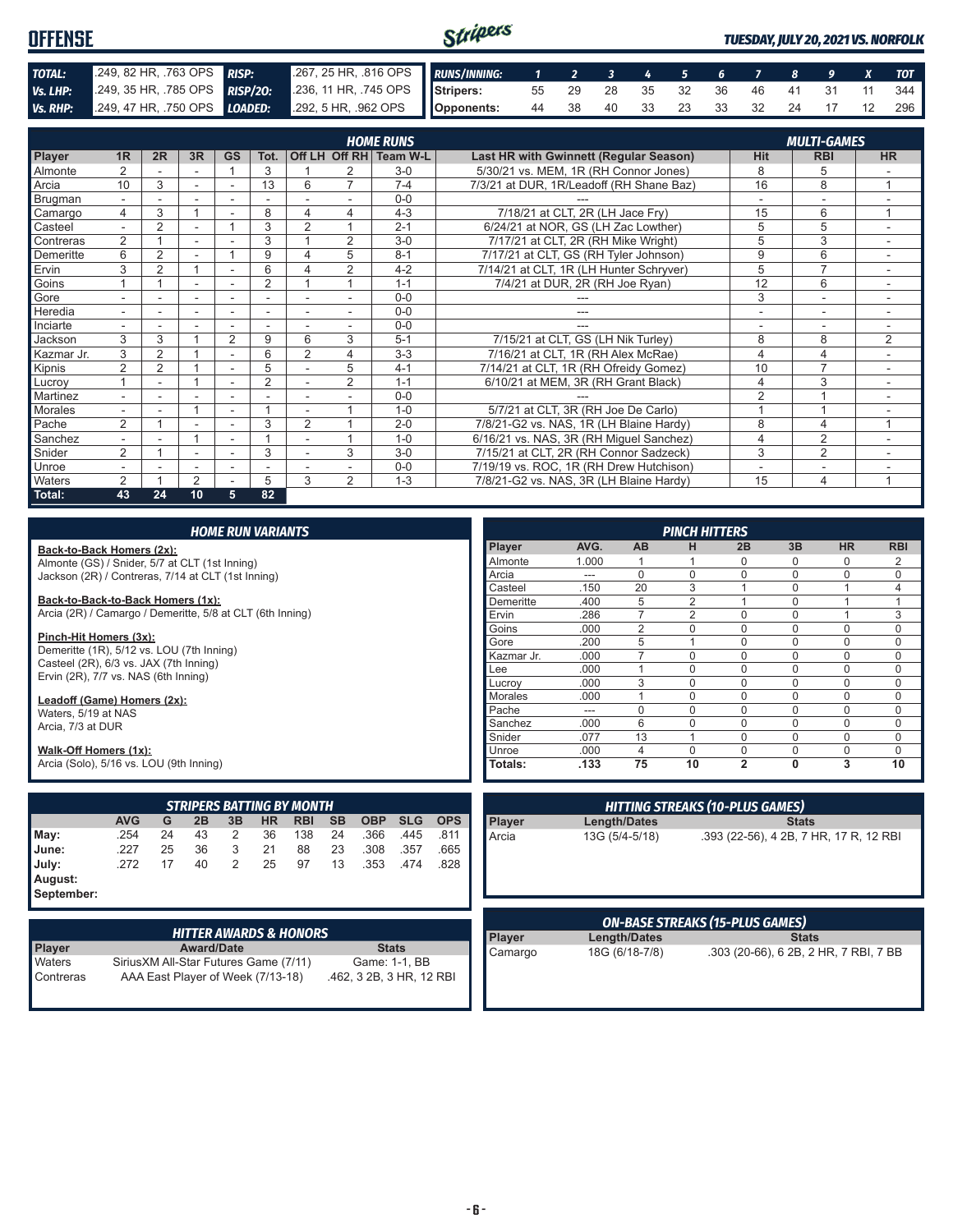## **BATTER BIOS**

#### **17 JOHAN CAMARGO** *- INF - 27 YRS - PANAMA CITY, PANAMA SEASON WITH GWN:*.313, 8 HR, 26 RBI, 0 SB, .935 OPS *HIT STREAK:* 3G (7-13)

*7/18 at CLT:* 3-6, HR, 3 R, 2 RBI *LAST SERIES:* .500 (4-8), 2B, HR, 2 RBI

- **• Leaderboard:** Entering 7/20, ranks among Triple-A East top 10 in R (T-3rd, 40), OBP (4th, .408), OPS (8th, .935), and AVG (10th, .313).
- **• 2021 with GWN: Has hit safely in 23 of 29G since 6/10, batting .348 (39-for-112, 10 2B, 1 3B, 5 HR, 22 R, 16 RBI, 1.005 OPS)** ... **5/4-5/22:** Hit safely in each of his first 9G (.364, 2 2B, 3 HR, 13 R, 8 RBI) ... **5/8 at CLT:** Notched his first career multi-HR game (2-for-4, 2 HR, 2 RBI) ... **6/5 vs. JAX:** Started 5-4-3 triple play, Gwinnett's first since 5/28/19 at TOL ... **6/10 at MEM:** Homered for first time since 5/8 (2-run, #4) in 4-for-5, 2-RBI effort ... **6/18-7/8:** Posted a team-best 18G on-base streak (.303, 20-for-66, 6 2B, 2 HR, 9 R, 7 RBI, 7 BB, .387 OBP) ... **7/18 at CLT:** Hit a 2-out, 2-run HR (#8) in 9th for a 12-11 lead (GWN had trailed 11-3).
- **• Gwinnett Career:** Has hits in 78 of 103G (75.7%) since 2017, batting .331 (133 for-402, 30 2B, 2 3B, 17 HR, 73 R, 68 RBI, 1 SB, .943 OPS).
- **• 2021 with ATL:** In 6 stints with the Braves, batting .000 (0-for-16, 1 R) in 15G.
- **• Spring Training:** .186, 2 2B, 1 HR, 4 R, 3 RBI in 18G with Atlanta.
- **• 2020:** Made Braves' Opening Day roster and batted .200 (8 2B, 4 HR, 16 R, 9 RBI) in 35G ... Added to the NLCS roster in place of injured Adam Duvall prior to Game 2 and played in 4G (.250, 2-for-8, 1 2B, 1 RBI).
- **• Acquired:** NDFA (7/2/10) out of Panama City, Panama.
- **• MLB Career:** .257, 68 2B, 4 3B, 34 HR, 144 RBI, 2 SB in 364G with Atlanta (2017- 21) ... Played in 2018 and 2020 Postseasons (.087, 1 2B, 1 RBI in 8G).

## **9 RYAN CASTEEL** *- 1B/C - 30 YRS - CHATTANOOGA, TN*

*SEASON WITH GWN:*.241, 3 HR, 17 RBI, 0 SB, .725 OPS *HIT STREAK:* 2G (2-8) *7/18 at CLT:*1-5, BB, SO *LAST SERIES:* .250 (2-8), 2B

- **• 2021 with GWN: 5/15-5/18:** Had 6 RBI in 3G span, including 5/15 vs. LOU (1 for-2, GW 3-run 2B, 3 RBI) and 5/16 vs. LOU (1-for-3, HR, 2 RBI) ... **6/2 vs. JAX:** Notched pinch-hit 2-run 2B ... **6/3 vs. JAX:** Hit pinch-hit 2-run HR (#2) ... **6/24 at NOR:** Crushed game-winning grand slam (#3) in 6-2 victory (1-for-4, 4 RBI), his 2nd career slam (first since 7/20/13 with Adv-A Modesto).
- **• Spring Training:** Did not play in Atlanta's MLB camp.
- **• 2020:** Was not on the Braves' 60-man player pool ... Did not play.
- **• 2019:** Played 118G with Double-A Mississippi, batting .263 (21 2B, 2 3B, 21 HR, 73 RBI, .811 OPS) ... Ranked 2nd in the Southern League in homers and RBI, 3rd in slugging (.477) ... Was his 2nd career 20-homer season (hit 22 in 2013).

**• Acquired:** MiLB FA (3/14/21) ... Originally Colorado's 17th-round pick in 2010 out of Cleveland State Community College (Cleveland, TN).

# **14 WILLIAM CONTRERAS** *- C - 23 YRS - PUERTO CABELLO, VZ*

*SEASON WITH GWN:*.429, 3 HR, 13 RBI, 0 SB, 1.316 OPS *HIT STREAK:* 7G (14-30)

- *7/18 at CLT:* 3-6, 2 2B, R, 5 RBI *LAST SERIES:* .462 (12-26), 3 2B, 3 HR, 12 RBI **• 2021 with GWN: Has hit safely in 8 of 9G during Triple-A debut (.429, 15-for-35, 5 2B, 3 HR, 9 R, 13 RBI, 1.316 OPS)** ... Named Triple-A East Player of the Week for 7/13-7/18 (.462, 12-for-26, 3 2B, 3 HR, 7 R, 12 RBI, 1.440 OPS).
- **• 2021 with ATL:** On the Braves' Opening Day roster ... Hit .204 (3 2B, 1 3B, 7 HR, 16 R, 21 RBI, .666 OPS) in 44G through 7/6 ... Optioned on 7/7.
- **• Spring Training:** .350, 3 2B, 1 HR, 5 R, 7 RBI in 17G with Atlanta.
- **• 2020:** Spent most of the year at the Alternate Training Site at Coolray Field ... Recalled by Atlanta for his MLB debut on 7/24 ... Hit .400 (4-for-10, 1 2B, 1 RBI) in 4G before being optioned on 7/29.
- **• 2019:** Between FLA and MIS, hit .255 (20 2B, 6 HR, 50 R, 39 RBI) in 110G ... Named a Florida State League Midseason All-Star.
- **• Bloodlines:** Older brother is Chicago Cubs' C Willson Contreras.
- **• Acquired:** NDFA (2/1/15) out of Puerto Cabello, Venezuela.
- **• MLB Career:** .217, 4 2B, 1 3B, 7 HR, 22 RBI, 0 SB in 48G with Atlanta (2020-21).

## **12 TRAVIS DEMERITTE** *- OF - 26 YRS - NEW YORK, NY*

*SEASON WITH GWN:*.333, 9 HR, 23 RBI, 2 SB, 1.157 OPS *HIT STREAK:* 9G (15-37) *7/18 at CLT:*4-5, 3 R, 2 RBI, BB, SO, SB *LAST SERIES:* .444 (8-18), 3 HR, 8 RBI, SB

- **• 2021 with GWN: Riding a 12G on-base streak since 5/29 (.381, 16-for-42, 2 2B, 4 HR, 12 R, 10 RBI, 1 SB)** ... Has 2 separate 3G homer streaks, 5/8-5/12 (.400, 3 HR, 4 RBI) and 7/13-7/17 (.308, 3 HR, 6 RBI) ... **5/4 at CLT:** Tallied 5 RBI (3-for-6, HR) to set a Gwinnett Opening Night record ... **6/10-7/10:** Was on the injured list ... **7/17 at CLT:** Launched his 4th career grand slam (2nd with Gwinnett), going 1-for-5 with 4 RBI.
- **• Gwinnett Career:** In 127G since 2019, batting .297 (129-for-435, 37 2B, 2 3B, 29 HR, 93 R, 96 RBI, 6 SB, .992 OPS) with the Stripers.
- **• Spring Training:** .133, 0 HR, 3 RBI, 1 SB, .467 OPS in 14G with Atlanta ... Outrighted to Gwinnett on 2/21 and signed to a MiLB contract.
- **• 2020:** Hit .172 with 1 2B, 4 RBI in 18G with Detroit ... DFA'd on 2/5/21.
- **• 2019:** Made his Triple-A debut with Gwinnett and was an IL All-Star (.286, 20 HR, 73 RBI, .944 OPS in 96G) ... Has 1 of the 9 20-HR seasons in GWN history ... Traded to Detroit on 7/31, made his MLB debut (.225, 3 HR, 10 RBI in 48G).
- **• Acquired:** Off Waivers from Detroit (2/12/21) ... Originally Texas' 1st-round pick (30th overall) in 2013 out of Winder-Barrow High School (Winder, GA).
- **• MLB Career:** .217, 8 2B, 2 3B, 3 HR, 14 RBI, 3 SB with Detroit (2019-20).

# **18 PHILLIP ERVIN** *- OF - 28 YRS - MOBILE, AL*

*SEASON WITH GWN:*.200, 6 HR, 22 RBI, 8 SB, .688 OPS *HIT STREAK:* 4G (5-15) *7/18 at CLT:*1-4, R, BB *LAST SERIES:* .333 (5-15), 2 2B, HR, 4 RBI

- **• 2021 with GWN: 6/2 vs. JAX:** Hit decisive 3-run HR (#1) and tallied season-high 4 RBI (1-for-4, R) ... **6/13 at MEM:** Belted game-tying 2-run HR (#2) with 2 outs in the 9th of an eventual 7-6 loss (1-for-3, 1 R, 2 RBI) ... **7/7 vs. NAS:** Clubbed game-tying 2-run pinch-hit HR (#5, 1-for-1, 2 RBI).
- **• Spring Training:** .276, 0 HR, 2 RBI, 1 SB, .647 OPS in 18G with Atlanta ... DFA'd on 3/28, outrighted to the Alternate Training Site on 4/3.
- **• 2020:** Between Cincinnati and Seattle, hit .149 with 3 2B, 4 RBI, 1 SB in 37G ... DFA'd by the Reds (8/28), Mariners (12/16), and Chicago Cubs (2/20/21).
- **• Acquired:** Off waivers from the Chicago Cubs (2/22/21) ... Originally Cincinnati's 1st-round pick (27th overall) in 2013 out of Samford University (Homewood, AL).
- **• MLB Career:** .247, 26 2B, 8 3B, 17 HR, 68 RBI, 15 SB in 237G with CIN, SEA (2017-20) ... Talled 7 of his 8 career triples in 2019 (ranked 7th in NL).

# **5 TERRANCE GORE** *- OF - 30 YRS - MACON, GA*

| <b>SEASON WITH GWN:</b> .286, 0 HR, 0 RBI, 13 SB, .769 OPS | <b>HIT STREAK: <math>-2G(0-6)</math></b> |
|------------------------------------------------------------|------------------------------------------|
| $7/18$ at CLT: $DNP$                                       | <b>LAST SERIES:</b> .000 $(0-2)$         |

- **• Leaderboard:** Entering 7/20, ranks among Triple-A East top 10 in SB (T-6th, 13). **• 2021 with GWN:** Is 13-for-14 (92.9%) in stolen base attempts over 25G, has a pair of 2-steal games (5/18 at NAS, 6/18 vs. NAS) ... **6/9-G2 at MEM:** Stole 3rd and scored winning run in 8th inning of 3-1 victory ... **7/10 vs. NAS:** Notched seasonhigh 3 hits (3-for-3, 2B, R).
- **• Spring Training:** Did not play in Atlanta's MLB camp.
- **• 2020:** Logged 2G in his lone season with the Los Angeles Dodgers (0 PA).
- **• Acquired:** MiLB FA (2/18/21) ... Originally Kansas City's 20th-round pick in 2011 out of Gulf Coast Community College (Panama City, FL).
- **• MLB Career:** .224, 2 2B, 1 3B, 0 HR, 1 RBI, 40 SB in 102G with KC, CHC, LAD (2014-20) ... Played in the Postseason with KC (2014-15) and CHC (2018), going 0-for-2 with 3 R, 5 SB ... Won World Series with the Royals in 2015.

# **56 ALEX JACKSON** *- C - 25 YRS - SAN DIEGO, CA*

*SEASON WITH GWN:*.269, 9 HR, 29 RBI, 1 SB, 1.003 OPS *HIT STREAK:* 2G (5-10) *7/18 at CLT:*2-5, 2B, 2 R, RBI, 3 SO *LAST SERIES:* .269 (7-26), 4 3B, 2 HR, 12 RBI

- **• MLB Rehab:** Placed on Atlanta's 10-day IL on 5/2 (strained left hamstring) ...
- Moved to 60-day IL on 6/24 ... Assigned to rehab with Gwinnett twice (5/21, 6/30). **• 2021 with GWN: Has 18 XBH (9 HR) in his last 21G since 5/27 (.294, 25-for-85, 17 R, 29 RBI)** ... **5/27 vs. MEM:** Set career highs in HR (3) and RBI (7) in 4-for-4 effort ... **6/9-G1 at MEM:** Belted GW 3-run HR (#5) in 5-4 win ... **7/2 at DUR:** Notched his 7th career multi-HR game with GWN (2-for-5, 2 HR, 3 RBI) ... **7/17 at CLT:** Tied Gwinnett's single-game doubles record (3-for-5, 3 3B, 4 RBI).
- **• Gwinnett Career:** Of his 117 career hits with the Stripers, 71 (60.7%) have gone for extra bases (28 2B, 3 3B, 40 HR) ... Has an .848 OPS in 144G.
- **• 2021 with Atlanta:** Made the Braves' Opening Day roster for the first time in his career ... Hit .043 (1-for-23, 2 R) in 10G prior to the injury.
- **• Spring Training:** .194, 2 2B, 2 HR, 8 RBI, .716 OPS in 14G with Atlanta.
- **• 2020:** Spent most of the year at the Alternate Training Site in Gwinnett ... In 5G with Atlanta, batted .286 (2-for-7, 1 2B).
- **• Acquired:** Via trade with Seattle in exchange for RHP Max Povse and RHP Rob Whalen (11/28/16) ... Originally the Mariners' 1st-round pick (6th overall) in 2014 out of Rancho Bernardo High School (San Diego, CA).
- **• MLB Career:** .070, 1 2B, 2 R, 0 RBI in 19G with Atlanta (2019-21).

# **4 SEAN KAZMAR JR.** *- INF - 36 YRS - VALDOSTA, GA*

*SEASON WITH GWN:*.186, 6 HR, 19 RBI, 2 SB, .604 OPS *HIT STREAK:* 1G (2-4)

- *7/18 at CLT:*2-4, 2B, RBI, BB, SO *LAST SERIES:* .143 (3-21), 2B, HR, 2 RBI **• 2021 with GWN: 5/25 vs. MEM:** Lined a walk-off single in the 9th for a 2-1 win, his first career walk-off RBI with Gwinnett ... **7/8-G1 vs. NAS:** Surpassed Joey Terdoslavich for 3rd on Gwinnett's career home run list (#42, 1-for-3, 2 RBI).
- **• Gwinnett Career:** Batting .264 (646-for-2450, 133 2B, 12 3B, 43 HR, 293 R, 289 RBI, 25 SB) in 714G over 8 seasons ... Leads in career G, AB, H, TB (932), 2B, R, RBI ... Ranks 2nd in career 3B (12) ... Ranks 3rd in career HR (43).
- **• 600 Club:** His 646 hits are 3rd in Richmond/Gwinnett history (11 behind Larry Whisenton's record of 657) ... Is one of 5 in RICH/GWN history with 600 hits.
- **• 2021 with ATL:** Contract selected on 4/17, has spent 2 stints with Atlanta (4/17- 4/23, 5/4-5/7), going 0-for-2 ... Pinch hit on 4/17 at the Chicago Cubs, marking his first MLB appearance in 4,589 days since 9/23/08 with San Diego ... The last player with a bigger gap between MLB appearances was Ralph Winegarner (13 years, 14 days between 6/23/36 with CLE and 7/7/49 with STL).
- **• Spring Training:** .409, 3 HR, 9 RBI, 0 SB, 1.415 OPS in 25G with Atlanta.
- **• 2020:** Was an NRI to Braves Spring Training, but not on 60-man player pool.
- **• Acquired:** MiLB FA (12/7/20) ... Originally San Diego's 5th-round pick in 2004 out of the College of Southern Nevada.
- **• MLB Career:** .195, 1 2B, 0 3B, 0 HR, 2 RBI in 22G with San Diego (2008) and Atlanta (2021).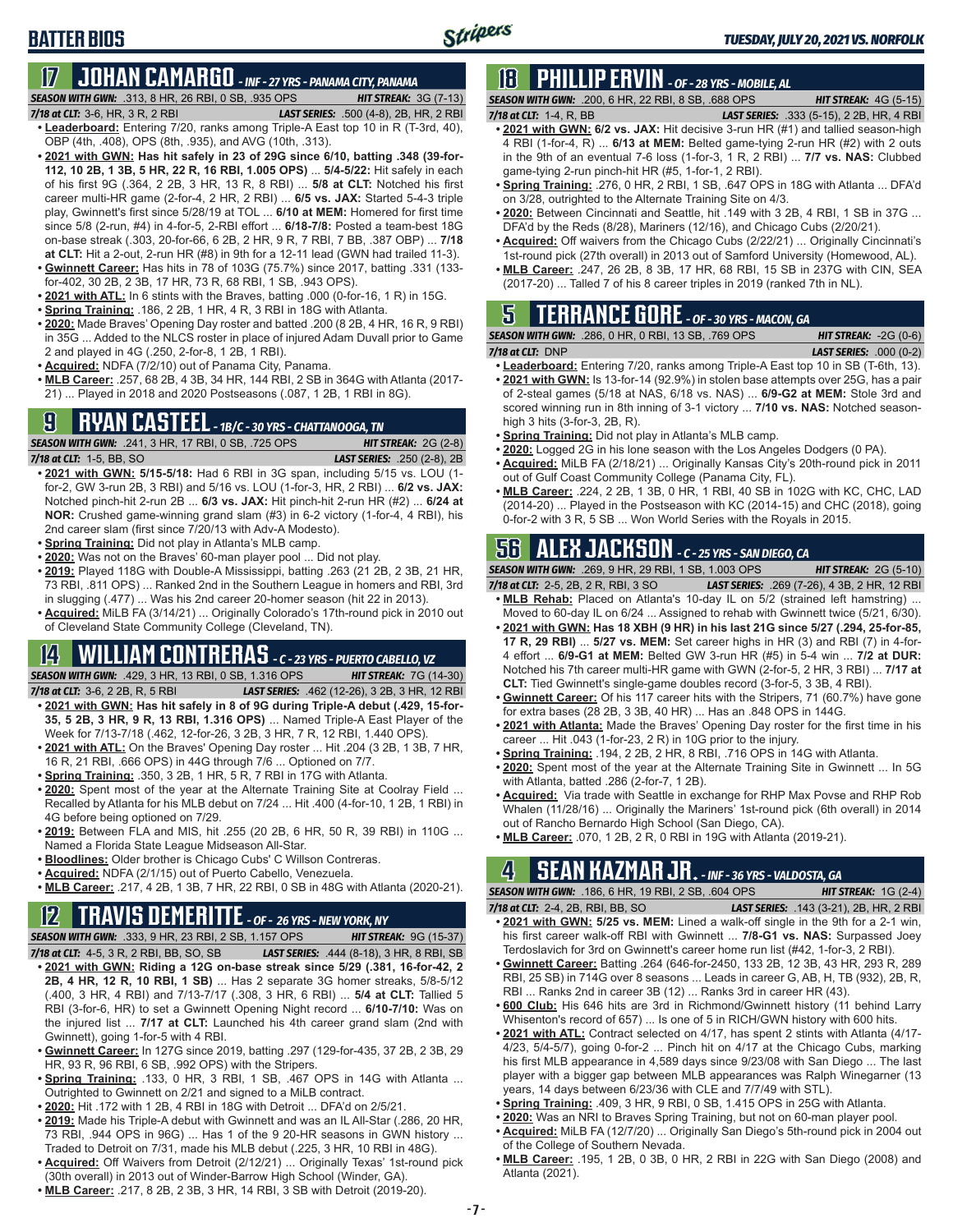## **BATTER BIOS**

# **22 JASON KIPNIS** *- INF - 34 YRS - NORTHBROOK, IL*

*SEASON WITH GWN:*.268, 5 HR, 19 RBI, 0 SB, .828 OPS *HIT STREAK:* -1G (0-1) *7/18 at CLT:*DNP *LAST SERIES:* .350 (7-20), 2 2B, 3B, HR, 5 RBI

- **• 2021 with GWN: Has 5 multi-hit efforts in 10G since 7/6, batting .341 (14-for-41, 3 2B, 1 3B, 2 HR, 8 R, 10 RBI)** ... **5/28 vs. MEM:** Belted decisive 3-run HR (#1, 2-for-3, 3 RBI) ... **6/16 at NAS:** Hit game-winning HR (#2), a 2-run shot (2-for-4,, 2 RBI) ... **7/14 at CLT:** Fell a triple shy of the cycle (3-for-5, 2B, HR, 3 R, 2 RBI).
- **• Spring Training:** .241, 1 2B, 1 HR, 2 R, 3 RBI in 12G with Atlanta ... Released on 3/27, re-signed to MiLB deal on 3/29.
- **• 2020:** In his lone season with the Chicago Cubs, hit .237 (8 2B, 1 3B, 3 HR, 16 RBI, 1 SB) in 44G ... Played in 2G during the Postseason (0-for-3, 1 BB, 1 SO) ... Elected Free Agency on 10/28.
- **• Acquired:** MiLB FA (3/29/21) ... Originally Cleveland's 2nd-round pick in 2009 out of Arizona State University (Tempe, AZ).
- **• MLB Career:** .260, 260 2B, 24 3B, 126 HR, 545 RBI, 136 SB in 1,165G with CLE, CHC (2011-20) ... Was 2-time AL All-Star with the Indians (2013, 2015) ... Hit .192 (3 2B, 1 3B, 4 HR, 9 RBI) in 26G during the Postseason with CLE (2013, 2016-18) and CHC (2020).

## **20 JONATHAN MORALES** *- C - 26 YRS - ARROYO, PUERTO RICO*

*SEASON WITH GWN:*.119, 1 HR, 6 RBI, 0 SB, .303 OPS *HIT STREAK:* 1G (1-2)

- *7/18 at CLT:*DNP *LAST SERIES:* DNP **• 2021 with GWN: 5/7 at CLT:** Tied his single-game career high with 5 RBI, going 2-for-6 with a 3-run HR (#1) in the 9th.
- **• Spring Training:** .250, 0 HR, 1 RBI, 0 SB, 1.200 OPS in 12G with Atlanta.
- **• 2020:** Spent entire year at Braves Alternate Site in Gwinnett (no MLB debut) ... Played for Caguas of the Puerto Rican Winter League (.394, 3 HR, 9 RBI in 13G), earning PWL Postseason All-Star honors.
- **• 2019:** Hit .240 (13 2B, 2 HR, 27 R, 25 RBI) in 80G between Double-A Mississippi and Gwinnett ... Logged 1 game during the IL Playoffs (0-for-1, BB).
- **• Acquired:** Braves' 25th-round pick in 2015 out of Miami-Dade Community College.

## **15 CRISTIAN PACHE** *- OF - 22 YRS - SANTO DOMINGO CENTRO, D.R.*

*SEASON WITH GWN:*.236, 3 HR, 15 RBI, 2 SB, .664 OPS *HIT STREAK:* -2G (0-7)

*7/18 at CLT:* DNP *LAST SERIES:* .188 (3-16), 2B, 2 RBI

- **• MLB.com Prospect Ranks:** #1 (Braves Top 30), #10 (Top 100).
- **• 2021 with GWN: Hitting .314 (11-for-35, 1 2B, 1 HR, 7 R, 5 RBI, 1 SB) with 5 multi-hit efforts in his last 9G since 7/8** ... **5/29-6/1:** Assigned to rehab (right hamstring inflammation), played 1G before being activated/optioned on 6/2 ... **6/5 vs. JAX:** Went 3-for-6 with 2 2B, including game-tying 2-run 2B in 9th ... **6/10 at MEM:** Tallied his first career multi-HR game (3-for-5, 2 HR, 3 R, 4 RBI) ... **6/30 at DUR:** Notched last-AB GWRBI single in 9th for 2-1 win (2-for-3, 2B, RBI).
- **• 2021 with ATL:** On Atlanta's Opening Day roster for the first time ... Hit .111 (3 2B, 1 HR, 6 R, 4 RBI) in 22G ... Placed on IL twice, on 4/14 and 5/14 ... Was at the Alternate Training Site from 4/24-4/30.
- **• Spring Training:** .184, 2 2B, 1 3B, 4 R, 3 RBI, 2 SB in 17G with Atlanta.
- **• 2020:** Spent most of the year at the Alternate Training Site ... Made his MLB debut on 8/21 vs. Philadelphia (1-for-4) ... Played just 2G during regular season (.250) ... Also made MLB Postseason debut (.182, 1 2B, 1 HR, 4 R, 4 RBI in 12G).
- **• 2019:** Between Mississippi (104G) and Gwinnett (26G), hit .277 (36 2B, 9 3B, 12 HR, 63 R, 61 RBI, 8 SB, .802 OPS) in 130G ... Named a Southern League Postseason All-Star and MLB All-Star Futures Game participant.
- **• Acquired:** NDFA (7/4/15) out of Santo Domingo Centro, D.R.
- **• MLB Career:** .119, 3 2B, 0 3B, 1 HR, 4 RBI, 0 SB in 24G with Atlanta (2020-21).

#### **2 YOLMER SANCHEZ** *- INF - 29 YRS - MARACAY, VENEZUELA SEASON WITH GWN:*.174, 1 HR, 13 RBI, 4 SB, .518 OPS *HIT STREAK:* -1G (0-5)

- *7/18 at CLT:*0-5, R, 2 SO *LAST SERIES:* .211 (4-19), 2B, RBI, SB **• 2021 with GWN: 5/7 at CLT:** Went 3-for-5 with 3 runs, 3 RBI and Gwinnett's first triple of the year ... **6/9-G2 at MEM:** Stole home plate as part of a double-steal with Drew Waters, scored tying run in 3-1 win (1-for-2, R, SB) ... **6/16 vs. NAS:** After
- going 30G without a homer, launched his 1st of the year (3-run, 1-for-2, 3 RBI). **• Spring Training:** .190, 0 XBH, 2 RBI, 1 SB, .451 OPS in 15G with Baltimore ... DFA'd on 3/27, released on 3/30.
- **• 2020:** Played 11G with the Chicago White Sox, batting .313 (3 2B, 1 HR, 1 RBI, 1.164 OPS) ... Made his MLB Postseason debut in the ALWCS (1G, no at-bat).
- **• Acquired:** MiLB FA (3/31/21) ... Originally a NDFA with Chi. White Sox (5/29/09).
- **• MLB Career:** .245, 113 2B, 24 3B, 32 HR, 215 RBI, 30 SB in 657G with the Chi. White Sox (2014-20) ... Won an AL Gold Glove in 2019 (.987 FPCT at 2B).

### **26 TRAVIS SNIDER** *- OF/INF - 33 YRS - KIRKLAND, WA SEASON WITH GWN:*.191, 3 HR, 6 RBI, 1 SB, .679 OPS *HIT STREAK:* 3G (3-12)

*7/18 at CLT:* DNP *LAST SERIES:* .250 (3-12), HR, 2 RBI, SB

- **• 2021 with GWN: 5/5-5/9:** Drew 8 walks in his first 3G ... **6/18 vs. NAS:** Homered for the first time since 5/7 at CLT, a solo shot (#2) as part of 6-run comeback in 8-7 win (1-for-3, 2 RBI) ... **7/15 at CLT:** Blasted go-ahead 2-run HR (#3) in 8th of 11-10 win (1-for-4, 2 RBI).
- **• Spring Training:** Did not play in Atlanta's MLB camp.
- **• 2020:** Signed by Miami on 7/24 and reported to the Marlins' Alternate Training Site in Jupiter, FL, but was released on 8/27 and did not reach the Majors.
- **• 2019:** Played for Triple-A Reno in Arizona's system (.294, 22 2B, 4 3B, 11 HR, 41 RBI, 3 SB, .899 OPS in 93G).
- **• Acquired:** MiLB FA (2/26/21) ... Originally Toronto's 1st-round pick (14th overall) in 2006 out of Henry M. Jackson High School (Mill Creek, WA).
- **• MLB Career:** .244, 100 2B, 7 3B, 54 HR, 212 RBI, 22 SB in 630G with TOR, PIT, BAL (2008-15) ... Played for PIT in Postseason from 2013-15 (1-for-4 in 3G).

## **11 Drew WATERS** *- OF - 22 YRS - ATLANTA, GA*

| <b>SEASON WITH GWN:</b> .256, 5 HR, 20 RBI, 16 SB, .758 OPS | <b>HIT STREAK:</b> $2G(3-10)$                                                  |
|-------------------------------------------------------------|--------------------------------------------------------------------------------|
| 7/18 at CLT: 2-6, 2B, 2 R, RBI, SB                          | <b>LAST SERIES:</b> .250 (6-24), 3 2B, 2 RBI, SB                               |
|                                                             | • Leaderboard: Entering 7/20, ranks among Triple-A East top 10 in SB (3rd, 16) |
| and $2B(T-9th. 14)$ .                                       |                                                                                |

- **• MLB.com Prospect Ranks:** #2 (Braves Top 30), #25 (Top 100 Prospects).
- **• 2021 with GWN: Has a 13G on-base streak since 7/2 (.357, 20-for-56, 8 2B, 1 3B, 2 HR, 14 R, 10 RBI, 4 SB)** ... **5/15-6/10:** Hit .316 (25-for-79, 4 2B, 3 HR, 16 R, 9 RBI, 6 SB, .906 OPS) in 21G ... **5/18 at NAS:** Recorded first career multi-HR game (3-for-5, 2 HR, 3 RBI) and became the first GWN player to homer from both sides of the plate since Mel Rojas Jr. (7/7/16 at CLT) ... **5/19 at NAS:** Fell a triple shy of the cycle in first 4-hit game at Triple-A (4-for-5, 2B, HR, 2 R, 2 RBI, 2 SB)
- ... **6/9-G2 at MEM:** Lined RBI single in 8th (2-for-3, R, RBI) for last-at-bat 3-1 win. **• Futures Game:** Played for the NL Team in the 2021 SiriusXM All-Star Futures Game on 7/11 at Coors Field (1-for-1, BB) ... Was the 7th active Gwinnett player selected to the game (1st since RHP Touki Toussaint in 2018).
- **• Spring Training:** .500, 1 2B, 0 HR, 2 RBI, 1 SB in 4G with Atlanta.
- **• 2020:** Spent entire year at Braves Alternate Site in Gwinnett (no MLB debut).
- **• 2019:** Hit .309 (40 2B, 9 3B, 7 HR, 80 R, 52 RBI, 16 SB) in 134G with Double-A Mississippi and Gwinnett ... Won Southern League Batting Title (.319, best in MIS history) and Most Valuable Player (1st in MIS history) ... Ranked among MiLB top 5 in doubles (T-3rd, 40) and hits (5th, 163).
- **• Acquired:** Braves' 2nd-round pick in 2017 out of Etowah High School (Woodstock, GA) ... Named Gatorade Georgia Baseball Player of the Year in 2017.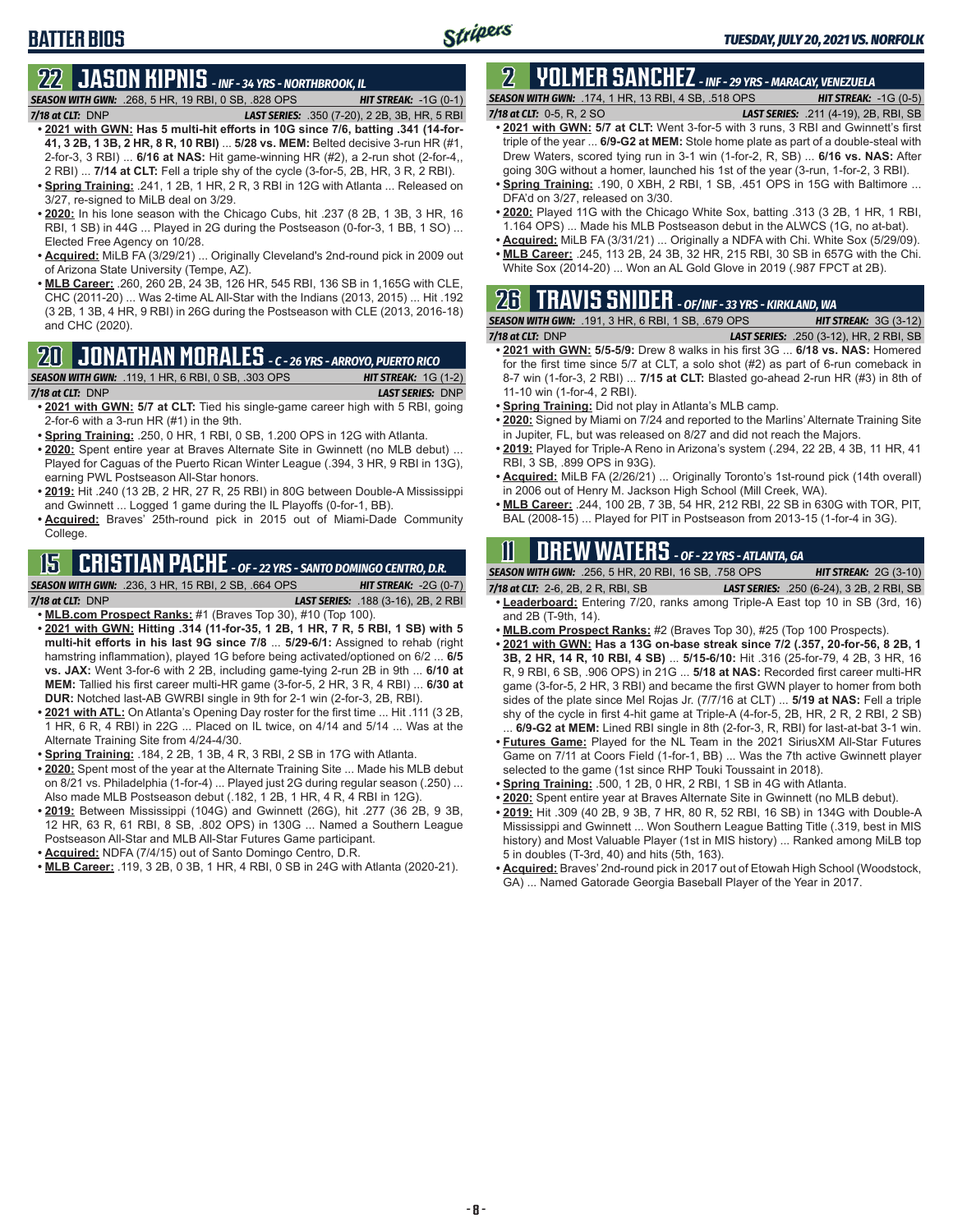## **SEASON SUMMARY**



## **TEAM HIGHS & LOWS**

| <b>OFFENSE:</b>  |  |
|------------------|--|
|                  |  |
|                  |  |
|                  |  |
|                  |  |
|                  |  |
|                  |  |
|                  |  |
|                  |  |
|                  |  |
|                  |  |
|                  |  |
|                  |  |
|                  |  |
|                  |  |
|                  |  |
| <b>PITCHING:</b> |  |
|                  |  |
|                  |  |
|                  |  |
|                  |  |
|                  |  |
|                  |  |
|                  |  |
|                  |  |
|                  |  |
|                  |  |

#### **DEFENSE:**

| Most Double Plays Turned, Game  3 (5x, last: 7/16 at Charlotte) |  |
|-----------------------------------------------------------------|--|
|                                                                 |  |
|                                                                 |  |
|                                                                 |  |
|                                                                 |  |

## **TEAM MISCELLANEOUS**

| Largest Blown Lead (Loss) 3 Runs (3x, last: 7/4 at Durham, 3-0, 4-5) |
|----------------------------------------------------------------------|
|                                                                      |
|                                                                      |
|                                                                      |
|                                                                      |
|                                                                      |
|                                                                      |
|                                                                      |
|                                                                      |
|                                                                      |

### **INDIVIDUAL HIGHS & LOWS**

| <b>HITTING (GAME):</b> |  |
|------------------------|--|
|                        |  |
|                        |  |
|                        |  |
|                        |  |
|                        |  |
|                        |  |
|                        |  |
|                        |  |
|                        |  |
|                        |  |
|                        |  |
|                        |  |
|                        |  |
|                        |  |

#### **PITCHING (GAME):**

#### **DEFENSE (GAME):**

### **STREAKS**

#### **OFFENSIVE (LONGEST IN 2021 ONLY):**

#### **PITCHING (LONGEST IN 2021 ONLY):**

## **LAST TIME IT HAPPENED (GWINNETT REGULAR-SEASON HISTORY)**

#### **INDIVIDUAL OFFENSE:**

|                             | Homers, Both Sides of Plate  Drew Waters (5/18/21 at Nashville)            |
|-----------------------------|----------------------------------------------------------------------------|
|                             |                                                                            |
|                             |                                                                            |
|                             | Back-to-Back-to-Back Homers  Arcia/Camargo/Demeritte (5/8/21 at Charlotte) |
|                             |                                                                            |
|                             |                                                                            |
|                             |                                                                            |
|                             |                                                                            |
|                             |                                                                            |
|                             |                                                                            |
|                             |                                                                            |
|                             |                                                                            |
|                             |                                                                            |
|                             |                                                                            |
| <b>INDIVIDUAL PITCHING:</b> |                                                                            |
| 9 0-Inning Perfect Game     | Never                                                                      |
|                             |                                                                            |

| 9.0-Inning No-Hitter (Solo)Todd Redmond (5/28/10 at Louisville)                |  |
|--------------------------------------------------------------------------------|--|
| 9.0-Inning No-Hitter (Comb.) Wooten/Marksberry/Ramirez (6/30/16 at Louisville) |  |
|                                                                                |  |
|                                                                                |  |
| 21 Consecutive Saves Converted Jairo Asencio (9/6/09-8/8/11)                   |  |
| 25.0-Inning Scoreless Streak Stephen Marek, 25.1 IP (6/6/10-8/2/10)            |  |
|                                                                                |  |

#### **TEAM OFFENSE:**

| <b>TEAM PITCHING:</b> |                                                                    |
|-----------------------|--------------------------------------------------------------------|
|                       |                                                                    |
|                       |                                                                    |
|                       |                                                                    |
|                       |                                                                    |
|                       |                                                                    |
|                       |                                                                    |
|                       |                                                                    |
|                       |                                                                    |
| <b>TEAM DEFENSE:</b>  |                                                                    |
|                       | Turn a Triple Play 6/5/21 vs. Jacksonville (Camargo-Kipnis-Snider) |
|                       |                                                                    |
|                       |                                                                    |

# **TEAM MISCELLANEOUS:**<br>18-Run Margin of Victory.....